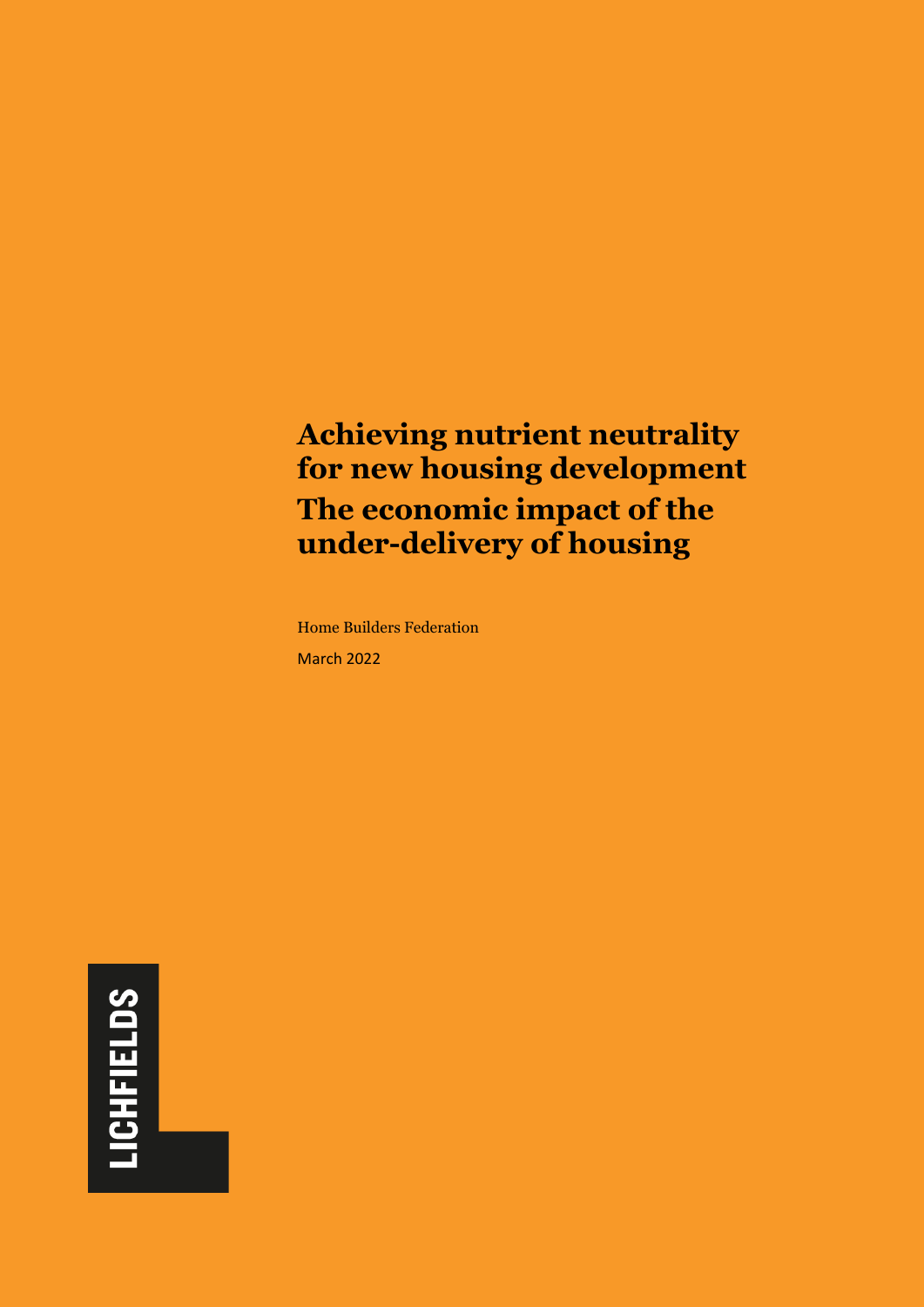© 2022 Nathaniel Lichfield & Partners Limited (trading as "Lichfields"), All Rights Reserved, is registered in England, no. 2778116. Registered office at The Minster Building, 21 Mincing Lane, London EC3R 7AG. Formatted for double sided printing. Plans based upon Ordnance Survey mapping with the permission of Her Majesty's Stationery Office.

© Crown Copyright reserved. Licence number 10007707 64321/01/GW/RHG 20619332v3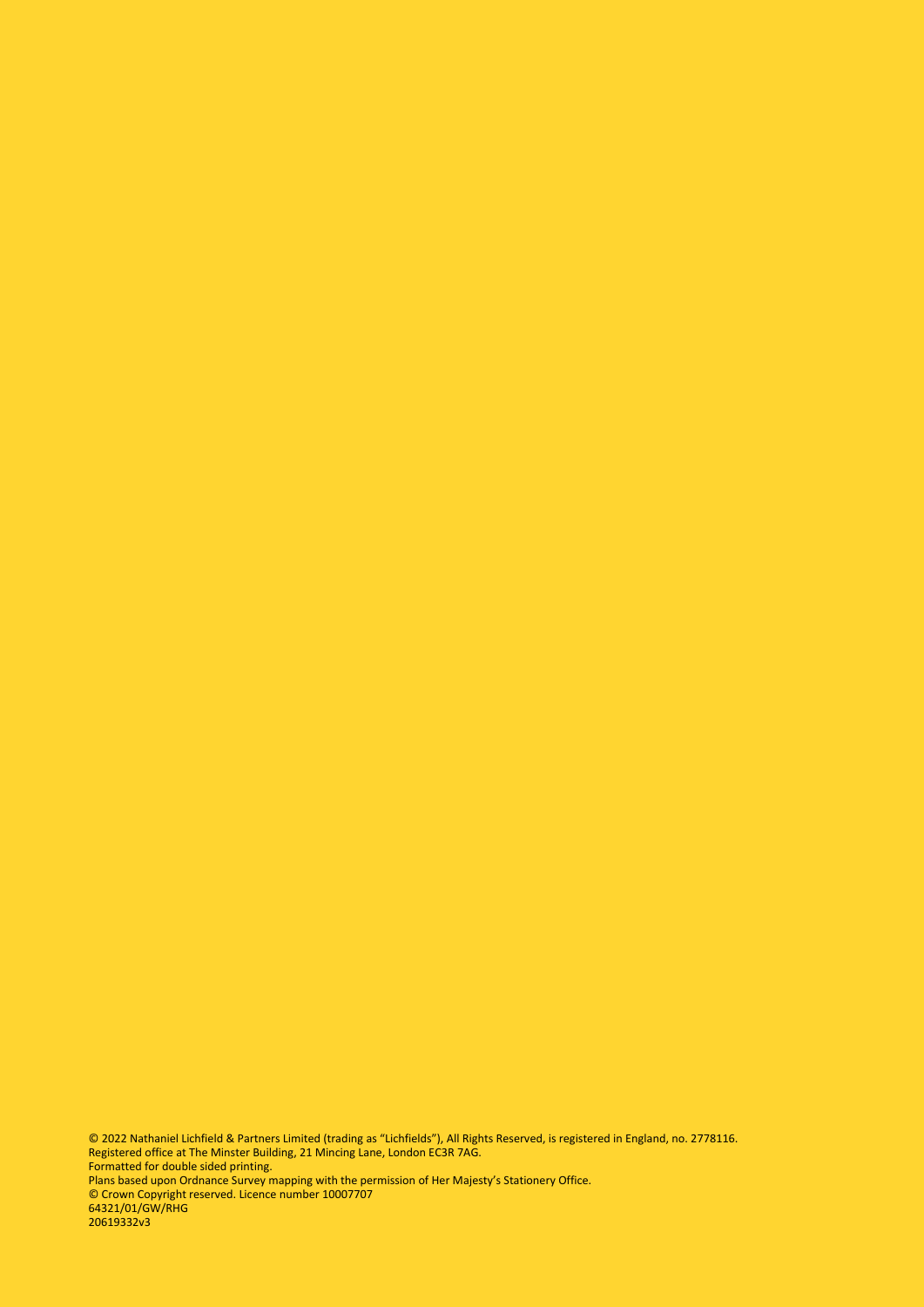# **Key findings**

This report quantifies the economic losses associated with the under-delivery of homes across the seven catchment areas that were chiefly affected by the nutrient issue prior to the Written Ministerial Statement of March 2022. In doing so, it demonstrates the significant contribution that the housebuilding industry makes to society in terms of investment, the provision of employment opportunities, public finances, and contribution to essential infrastructure, education facilities and affordable housing. Because of this, the effects of the likely reduction in housing delivery would be both profound and wide-ranging.

To project the potential economic impact the under-delivery of housing could have, this report considers five potential scenarios. A 10% or  $50\%$  reduction<sup>1</sup> in the number houses being delivered across the seven catchment areas would equate to a reduction in between 2,540 and 12,700 new homes being built each year. This would have the potential to result in:

- 1 An annual reduction of between £441.8 million and £2.2 billion economic output produced by builders, their contractors and suppliers;
- 2 A reduced opportunity to create or support between 8,100 and 40,560, indirect, and induced jobs per annum;
- 3 A loss of between £2.9 million and £14.7 million in potential Council Tax revenue per annum;
- 4 A loss of between £17.0 million and £84.9 million in New Homes Bonus payments each year;
- 5 A missed opportunity to invest between £12.0 million and £59.8 million in essential infrastructure collected from Section 106 and CIL contributions per annum; and,
- 6 The loss of affordable housing delivery valued at between  $\text{\pounds}_{48.8}$  million and  $\text{\pounds}_{244.2}$  million per annum.

The final scenarios model the impact of 53,465 and 60,626 dwellings not being delivered as a result of the nutrient issue. These figures have been calculated based on a review of reports, letters and press releases issued by a number of local planning authorities affected by the nutrients issue. These would result in the following economic impacts:

- 1 A reduction of between £269.3 million and 305.4 million of economic output produced by builders, their contractors and suppliers;
- 2 A reduced opportunity to create or support between 170,800 and 193,700 direct, indirect, and induced jobs;
- 3 A loss of between £61.9 million and £70.2 million in potential Council Tax revenue;
- 4 A loss of between £357.4 and 405.3 million in New Homes Bonus payments;
- 5 A missed opportunity to invest between £252.0 and 285.8 million in essential infrastructure collected from Section 106 and CIL contributions; and,
- 6 The loss of affordable housing delivery valued at between £1.03 billion and £1.17 billion.

The analysis in this report highlights the contribution that housebuilding makes to supporting both employment and the economies of the study areas. As well as contributing directly to local economies via the industry's economic output, housebuilders employ directly and support the employment of a significant number of other workers in the supply chain. Housebuilders also contribute in many other ways to local economies through council tax revenue, Section 106/CIL contributions and the delivery of affordable housing.

Avoiding harm to water habitats from nutrients is important, and the housebuilding industry is prepared to play its part in a way that is fair and reasonable. However, the construction of new homes must also continue.

<sup>1</sup> A 25% reduction scenario was also assessed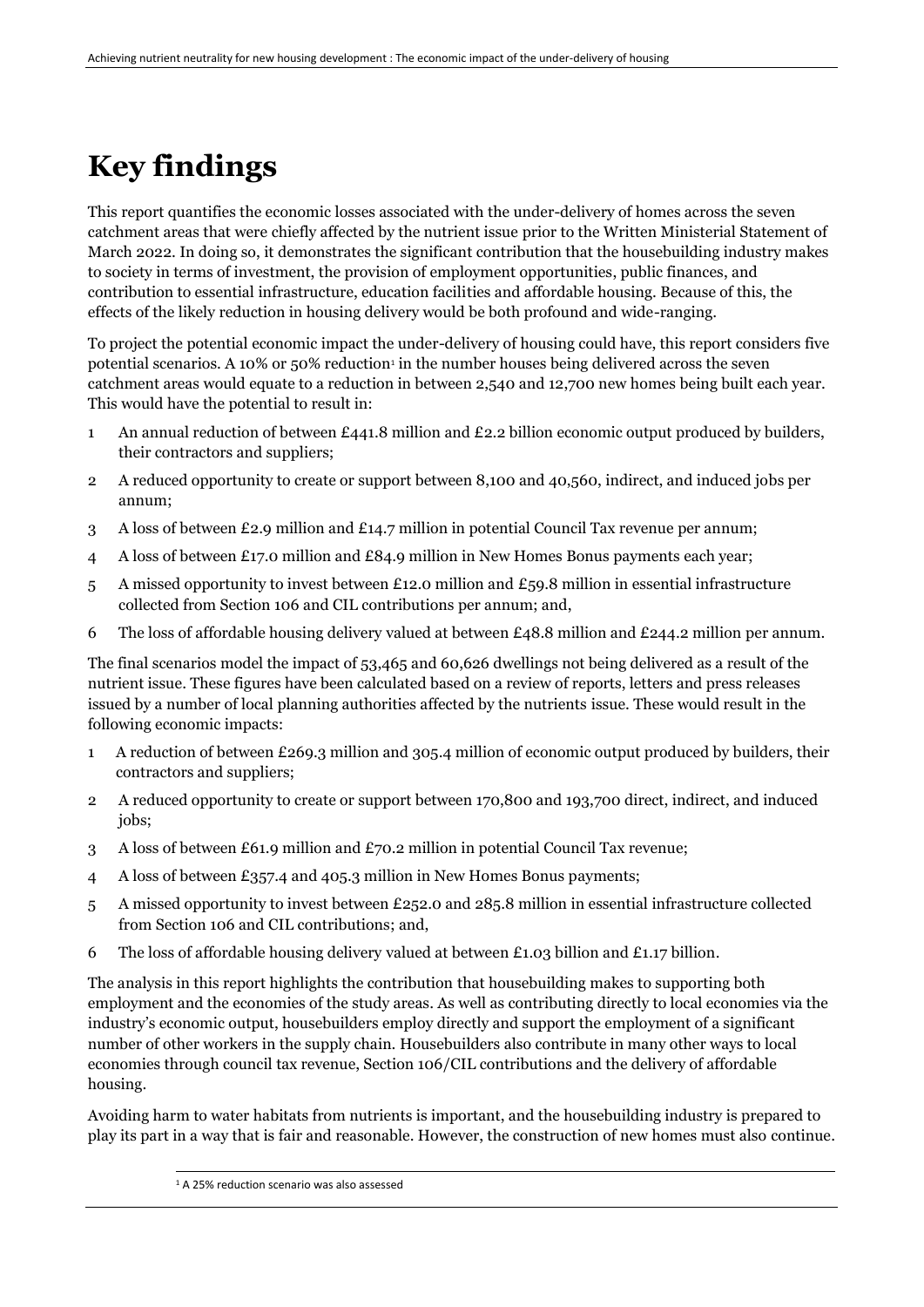Aside from the political importance of housing the population this analysis shows the clear economic and employment benefits of doing so. As the economy seeks to recover from the severe shock of the Covid-19 pandemic and the cost of living crisis, these economic considerations will grow in importance.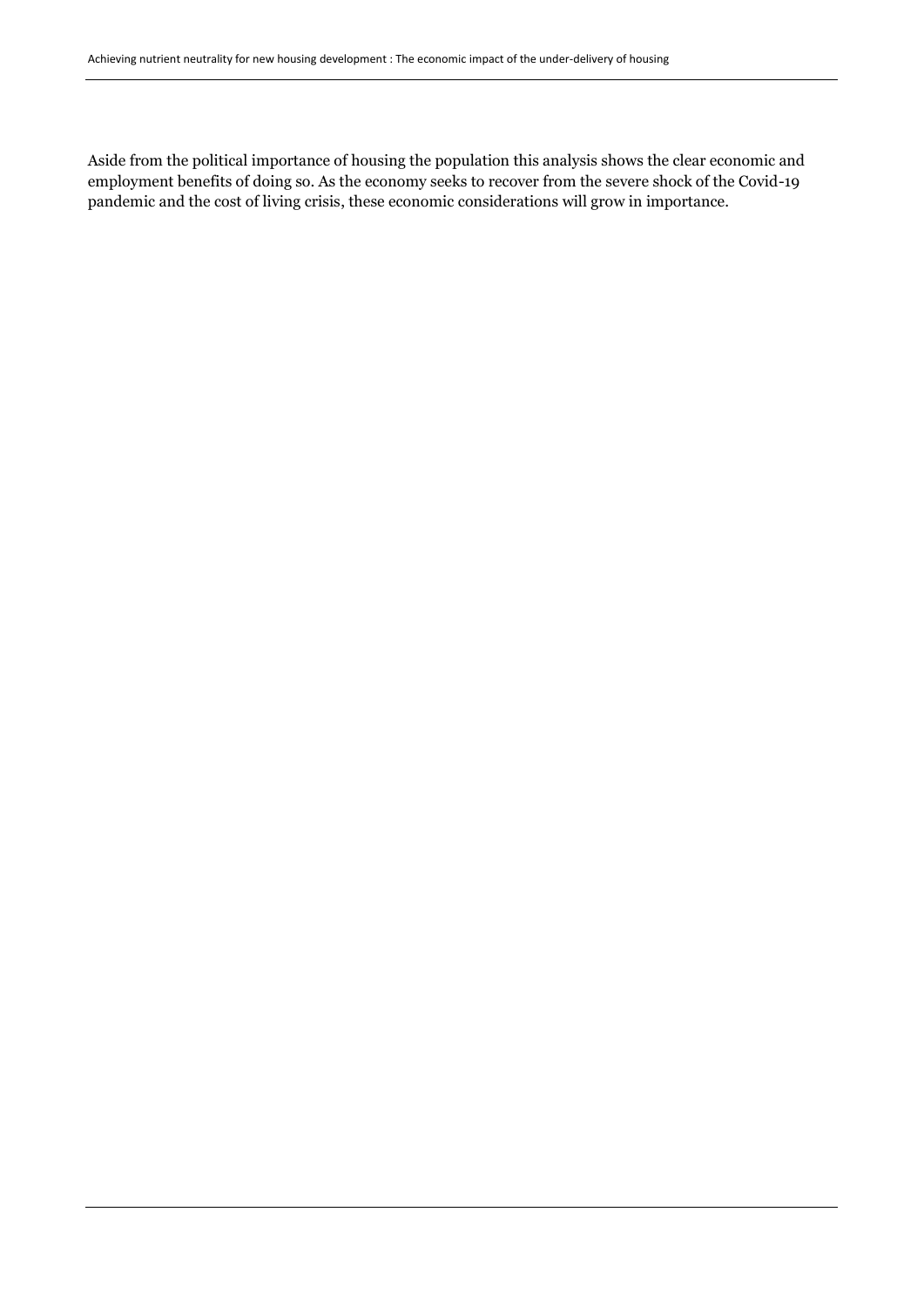## **Contents**

| 1.0 | <b>Introduction</b>                                                       |                |
|-----|---------------------------------------------------------------------------|----------------|
|     | Policy context                                                            | $\overline{2}$ |
| 2.0 | <b>Economic footprint of current build rate</b>                           | 4              |
| 3.0 | <b>Economic impact of delays to housebuilding: potential</b><br>scenarios | 6              |
|     | The impact of the currently known impacts                                 |                |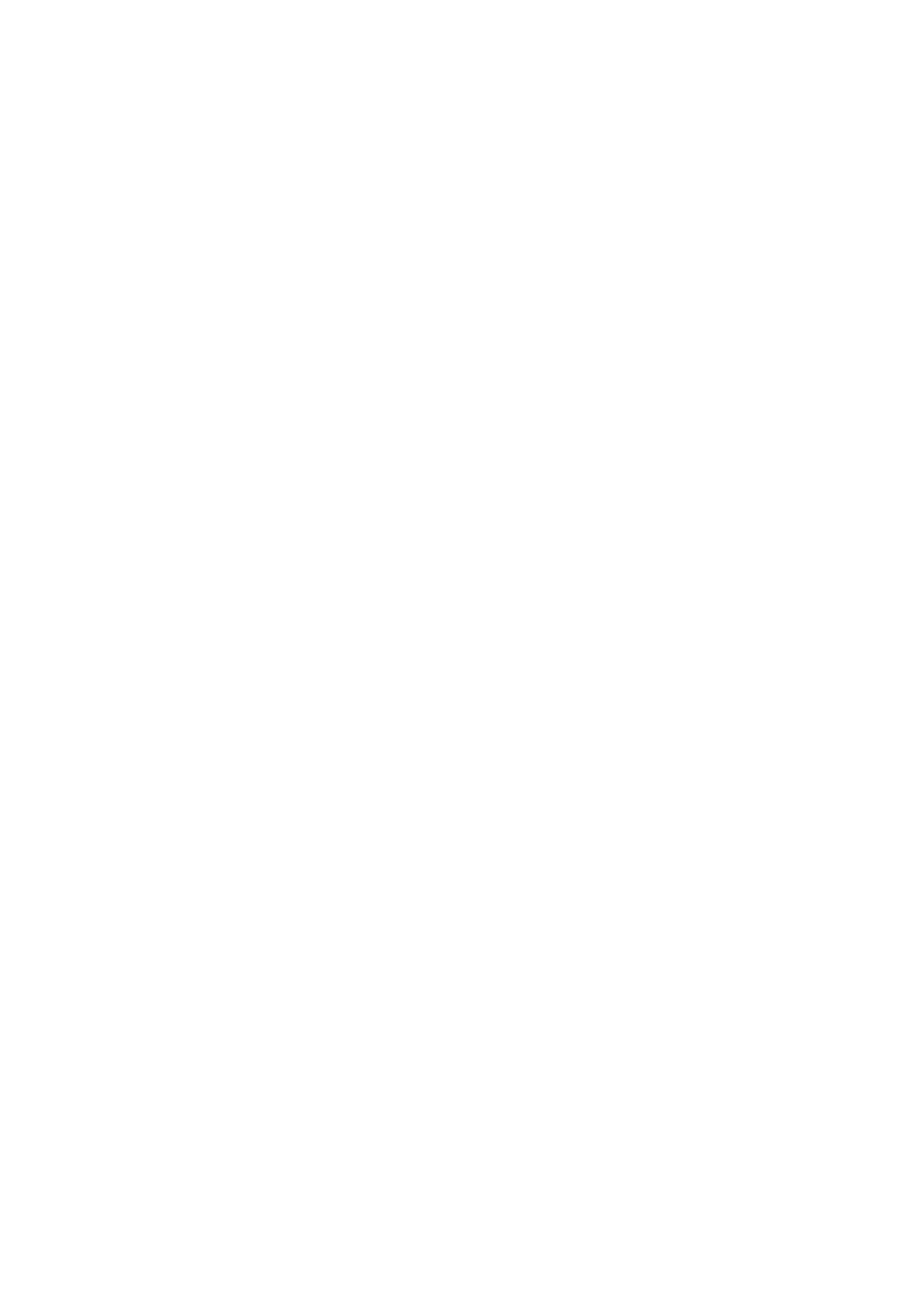# **Figures**

| Figure 1.1 River catchments affected by the nutrient neutrality issue                                                                 |   |
|---------------------------------------------------------------------------------------------------------------------------------------|---|
| Figure 2.1 Comparing the economic footprint of housing completions p.a., local plan<br>requirements, and standard methodology figures |   |
| Figure 3.1 Housing delivery in different scenarios (units per annum)                                                                  | 6 |

# **Tables**

| Table 2.1 Economic Impact of Reducing Housing Delivery                                                | 5  |
|-------------------------------------------------------------------------------------------------------|----|
| Table 3.1 Economic impact of reduction in housing delivery                                            | 7  |
| Table 3.2 Distribution of the dwellings that are known to have been affected by the nutrient<br>issue | 8  |
| Table 3.3 Economic impact of reduction in housing delivery                                            | 9  |
| Table 3.4 Economic impact of reduction in house building in the Camel catchment area                  | 13 |
| Table 3.5 Economic impact of reduction in house building in the Hampshire Avon catchment<br>area      | 14 |
| Table 3.6 Economic impact of reduction in house building in the Poole Harbour catchment area          | 15 |
| Table 3.7 Economic impact of reduction in housebuilding in the River Wye catchment area               | 16 |
| Table 3.8 Economic impact of reduction in house building in the Solent catchment area                 | 17 |
| Table 3.9 Economic impact of reduction in housebuilding in the Somerset Levels catchment area         | 18 |
| Table 3.10 Economic impact of reduction in housebuilding in the Stour catchment area                  | 19 |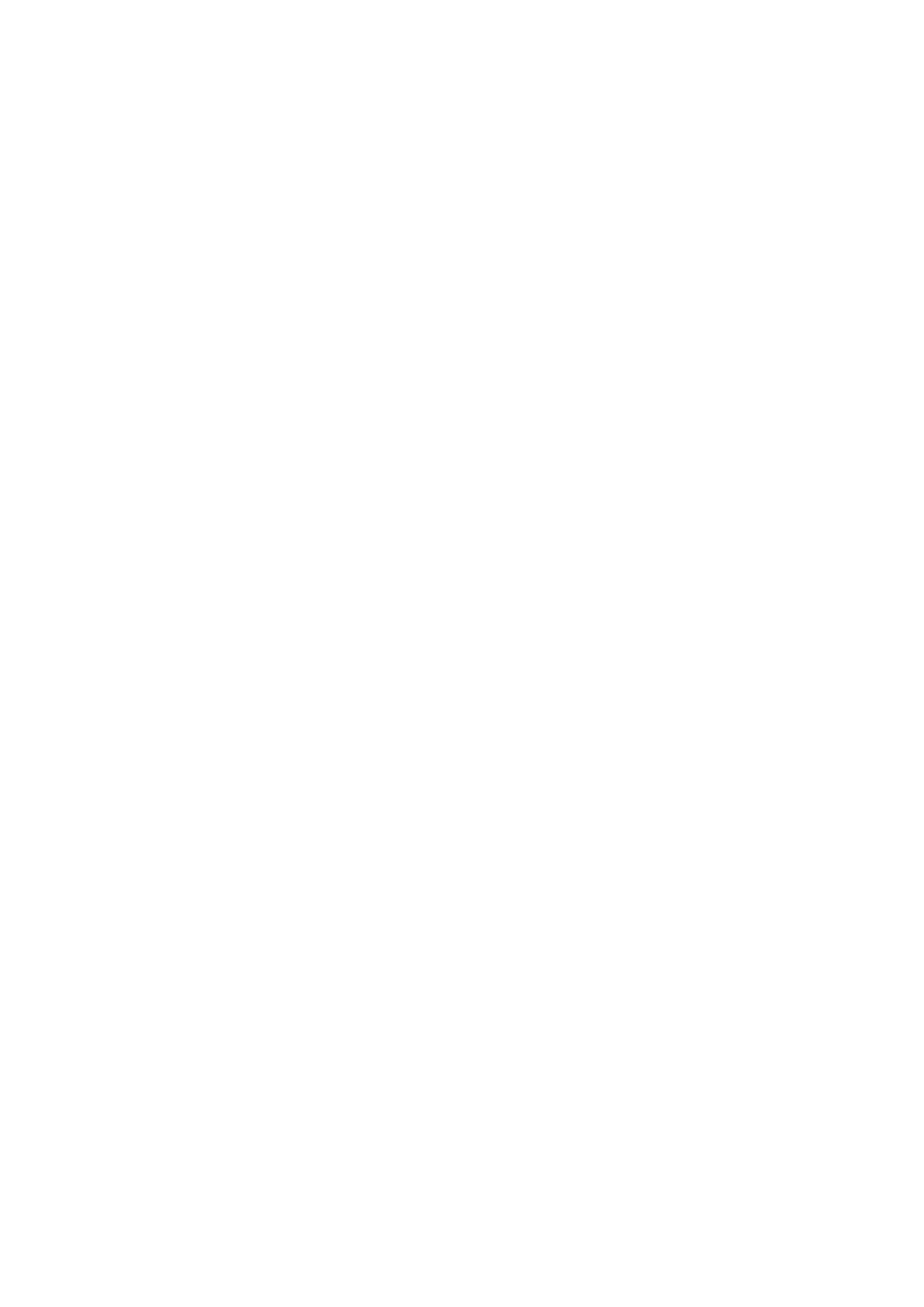# **Appendices**

- Appendix 1 [Summary of The Economic Footprint of Housebuilding in England and Wales](#page-20-0)  [Report, 2018](#page-20-0)
- Appendix 2 [Economic footprint of different housing delivery scenarios](#page-22-1)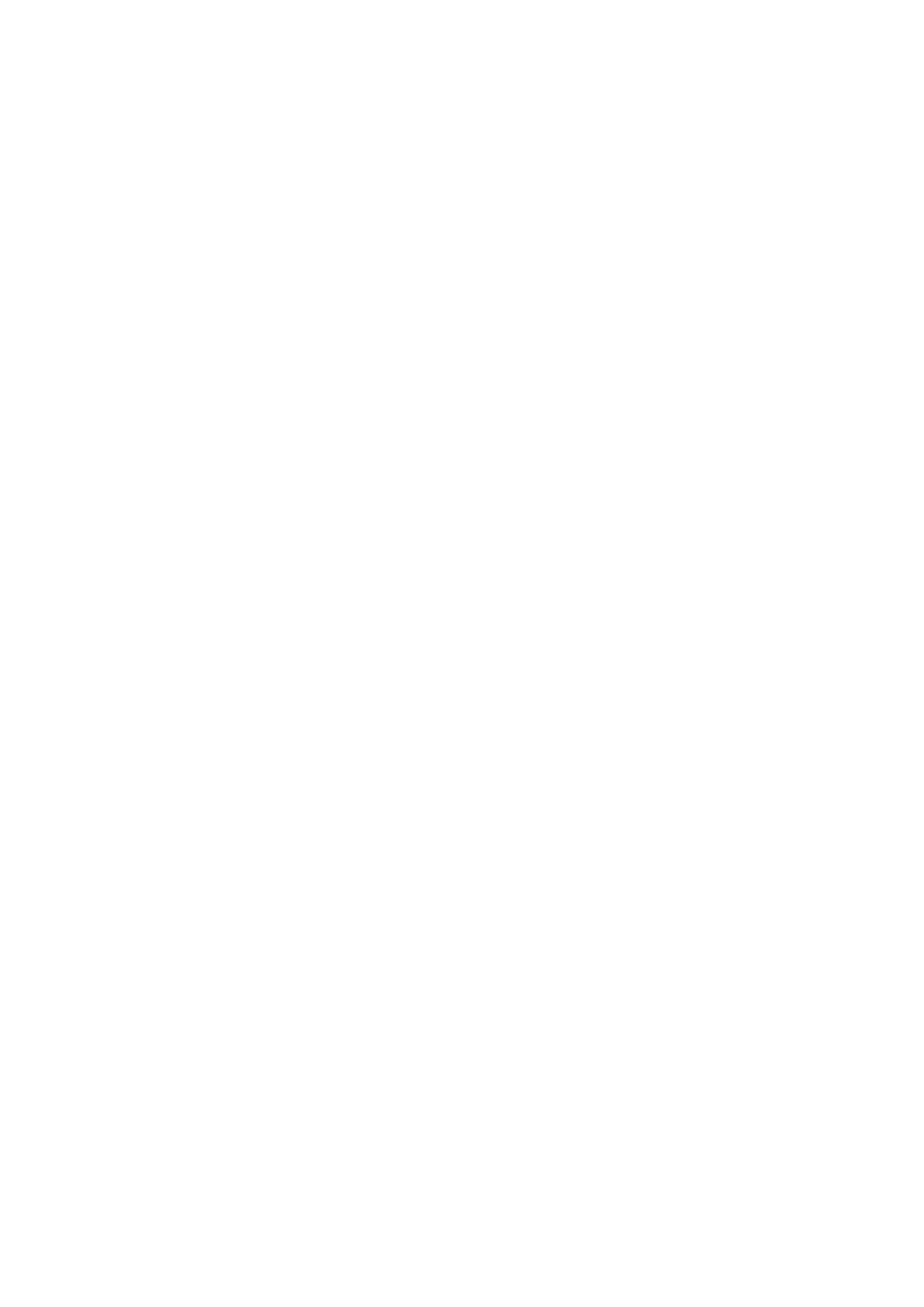### **1.0 Introduction**

1.1 Lichfields has been instructed by the Home Builders Federation (HBF) to undertake an assessment of the economic impact arising from the potential non-delivery of new homes across the 31 local authorities in seven river catchments that were affected by the nutrient issue at the time of preparing this report, as illustrated below. On 16 March 2022, the Government announced that an additional 27 catchment areas, affecting an additional 42 planning authorities, may now be subject to the requirement for nutrient neutrality.

<span id="page-10-0"></span>

1.2 The economic footprint of housing is a concept that quantifies the contribution of housebuilding to the economy by considering both its direct monetary contributions to the economy and its softer, non-monetary contributions to society. Lichfields was commissioned by HBF in 2018 to calculate the economic footprint of housebuilding in the UK. This report draws on the analysis that informed previous our report, *The Economic Footprint of House Building in England and Wales<sup>3</sup>* , to quantify the economic impact of the non-delivery of housing.

1.3 In undertaking this analysis we have quantified the economic footprint of housebuilding in each catchment area based on the following:

- 1 The adopted local plan housing requirement;
- 2 The Standard Methodology for assessing local housing need; and,
- 3 Average past housing delivery between 2018/19 and 2020/21.
- 1.4 It is difficult to quantify the impact of the nutrient issue on housing delivery because the precise number of homes delayed remains uncertain. Consequently, we have considered a number of

<sup>&</sup>lt;sup>2</sup> It should be noted that there is some overlap between some of the river catchments (Hampshire Avon and Solent) and so the total figures for the assessment area does not equate to the sum of the seven individual catchments. <sup>3</sup> A summary of this report is set out in Appendix 1.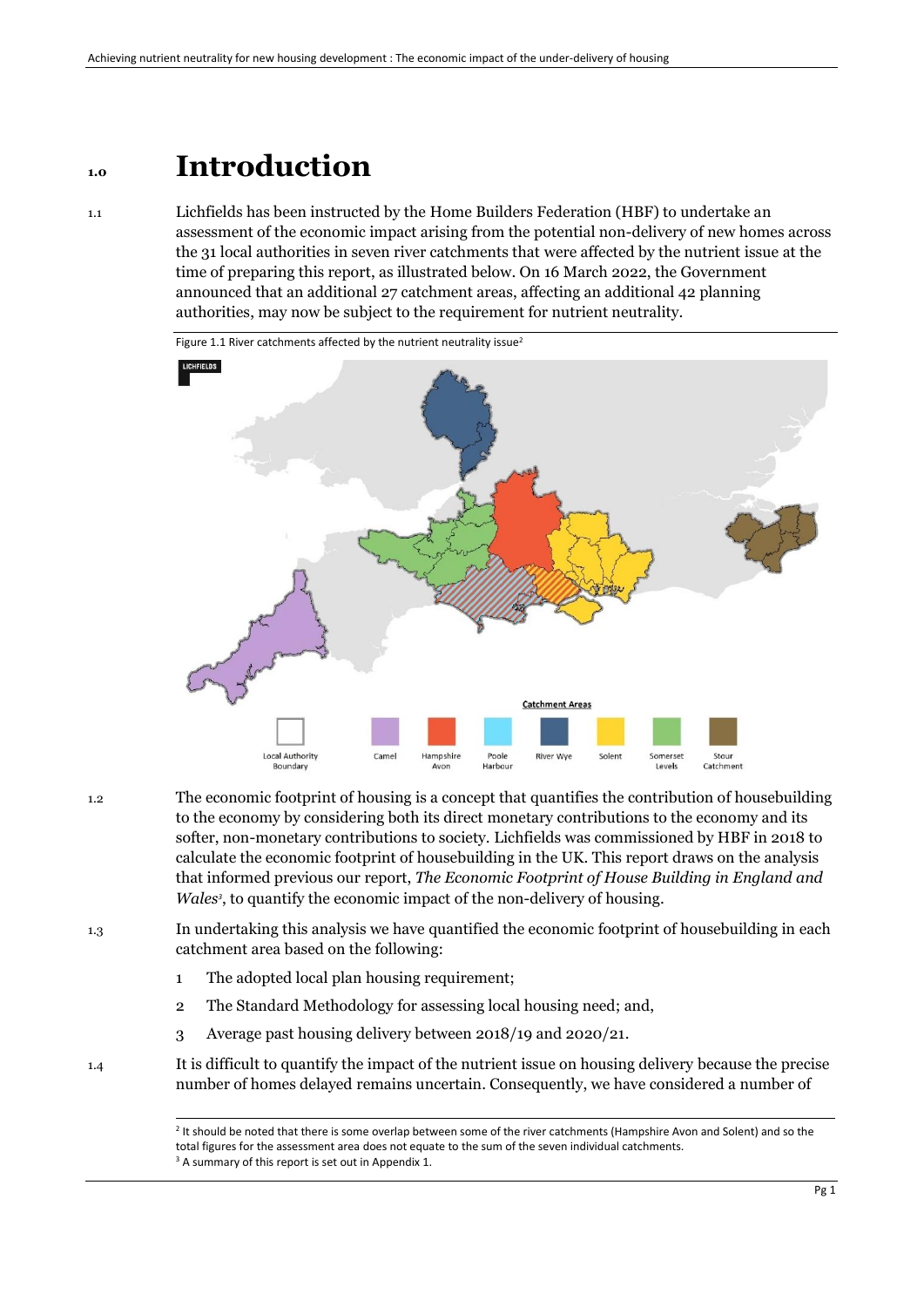scenarios which estimate different levels of reduction in housebuilding as a result of the nutrients issue, as follows:

- 1 A 10% reduction in housebuilding;
- 2 A 25% reduction in housebuilding;
- 3 A 50% reduction in housebuilding; and,
- 4 The non-delivery of an estimated c.53,000-60,000 new homes across the seven catchment areas.
- 1.5 The report is structured as follows:
	- Section 2 considers the economic footprint of housebuilding in the study area when measured against the three scenarios identified in paragraph 1.3 above; and,
	- Section 3 sets out our assessment of the economic impact of the under-delivery of housing under each of the scenarios identified in paragraph 1.4 above.

### **Policy context**

- 1.6 This report should be considered within the context of the national policy requirement to deliver more homes and enhance economic performance. The National Planning Policy Framework (NPPF, July 2019) is very clear in respect of each of these ambitions.
- 1.7 Paragraph 60 of the NPPF refers to *"the Government's objective of significantly boosting the supply of homes"* and emphasises the importance of ensuring that *"a sufficient amount and variety of land can come forward where it is needed, that the needs of groups with specific housing requirements are addressed and that land with permission is developed without unnecessary delay."*
- 1.8 The economic imperative of housing delivery is considered in paragraph 82 which requires planning policies to *"seek to address potential barriers to investment, such as inadequate infrastructure, services or housing, or a poor environment"* (emphasis added). This follows the direction that economic growth should be given significant weight, considering both local business needs and wider opportunities for development (paragraph 80).
- 1.9 These policy requirements are set within the context of the emphasis that the NPFF places on the promotion of sustainable development. To achieve sustainable development, paragraph 8 states that the planning system has three overarching objectives which need to be pursued, including:

*"An economic objective – to help build a strong, responsive and competitive economy, by ensuring that sufficient land of the right types is available in the right places and at the right time to support growth, innovation and improved productivity; and by identifying and coordinating the provision of infrastructure."*

1.10 The importance of maintaining an adequate supply of new housing has also been specifically highlighted in response to the nutrient issue. In December 2020<sup>4</sup> and July 2021<sup>5</sup>, the leaders of Mendip, Sedgemoor, Somerset West and Taunton and South Somerset Councils and Somerset County Council wrote to the Secretary of State for Housing, Communities and Local

<sup>4</sup> https://www.southsomerset.gov.uk/media/4594/cd-1314-letter-from-mendip-sedgemoor-south-west-and-taunton-and-southsomerset-district-council-to-the-secr.pdf

<sup>5</sup> https://www.somersetwestandtaunton.gov.uk/media/2799/letter-to-secretaries-of-state-from-somerset-authorities-23-july-2021.pdf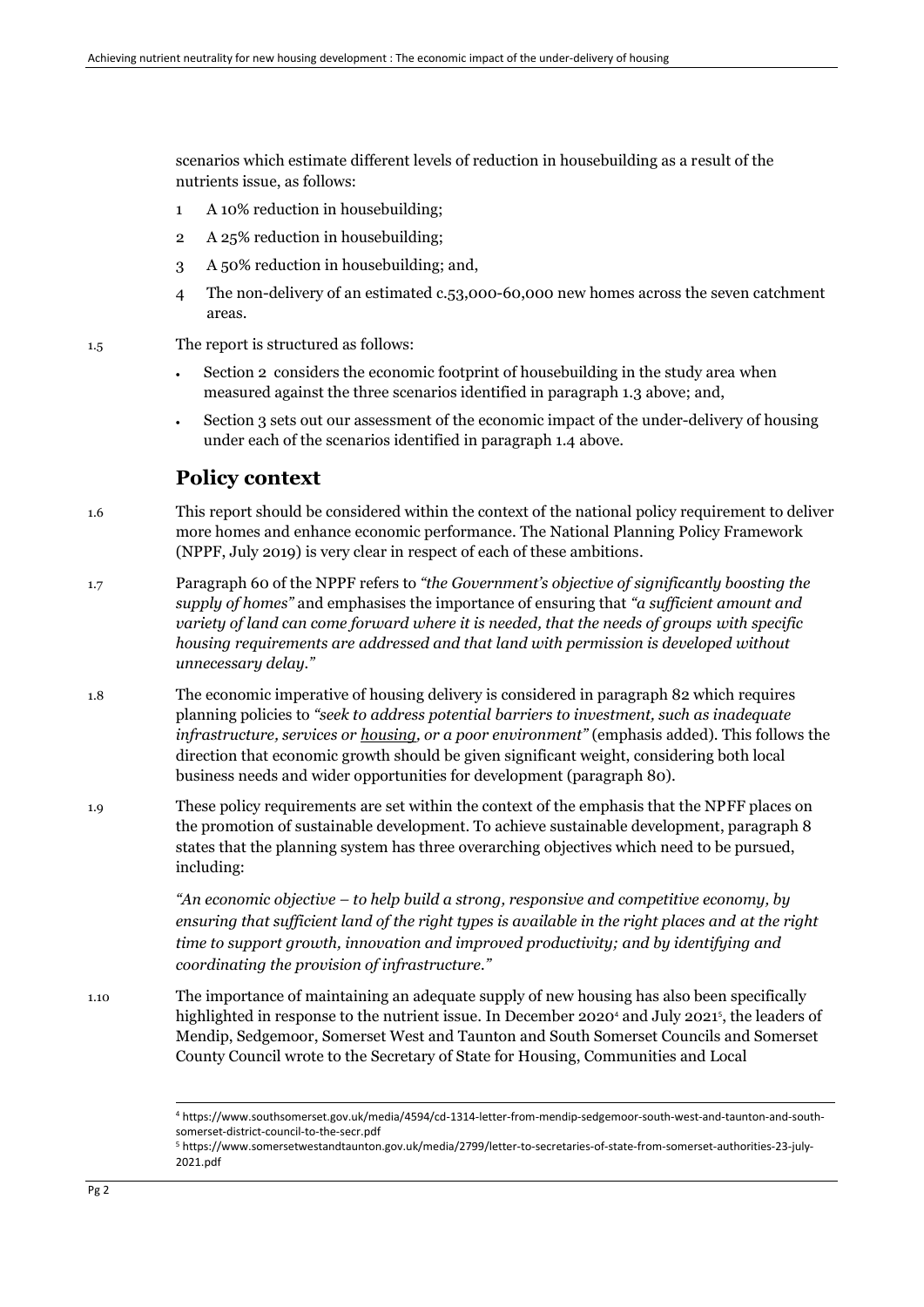Government<sup>5</sup>, and the Secretary of State for the Department of Environment, Food and Rural Affairs, seeking assistance on this matter and emphasising that urgent attention is required to ensure that it does not have an adverse impact on meeting local housing needs and maintaining a five-year housing land supply. The July 2021 letter noted that:

*"As you are aware this advice has prevented the determination of a significant number of affected planning applications across Somerset, including development sites that would deliver over 11,000 new homes. Future strategic housing sites have also been delayed and as our knowledge has developed in this area, we are now acutely aware of the impact this issue will have on the delivery of brownfield sites, that already face challenging viability issues. As a result, the phosphates issue is continuing to have implications for many affected local authorities to meet local housing needs, to maintain a five-year housing land supply and meet government targets for the delivery of homes."*

1.11 Whilst funding support was provided by Homes England to help move work forward, there has been no movement on the issue of housing land supply or on the extent to which this issue might be used to inform a future housing requirements. The response of 26 January 2021 from the Minister of State for Housing<sup>7</sup> stated:

> *"I note the concerns you raise about meeting the 5-year housing land supply under the current circumstances. However, it is important to keep the planning system moving to enable it to play its full part in the economic recovery to come."*

1.12 As set out in this report, the economic impact of failing to maintain a housing supply across the seven catchments that are affected by the nutrient issue could be very significant.

<sup>6</sup> Now the Secretary of State for Levelling Up, Housing and Communities.

<sup>7</sup> https://www.somersetwestandtaunton.gov.uk/media/2575/letter-of-response-from-rt-hon-christopher-pincher-mp-formhclg.pdf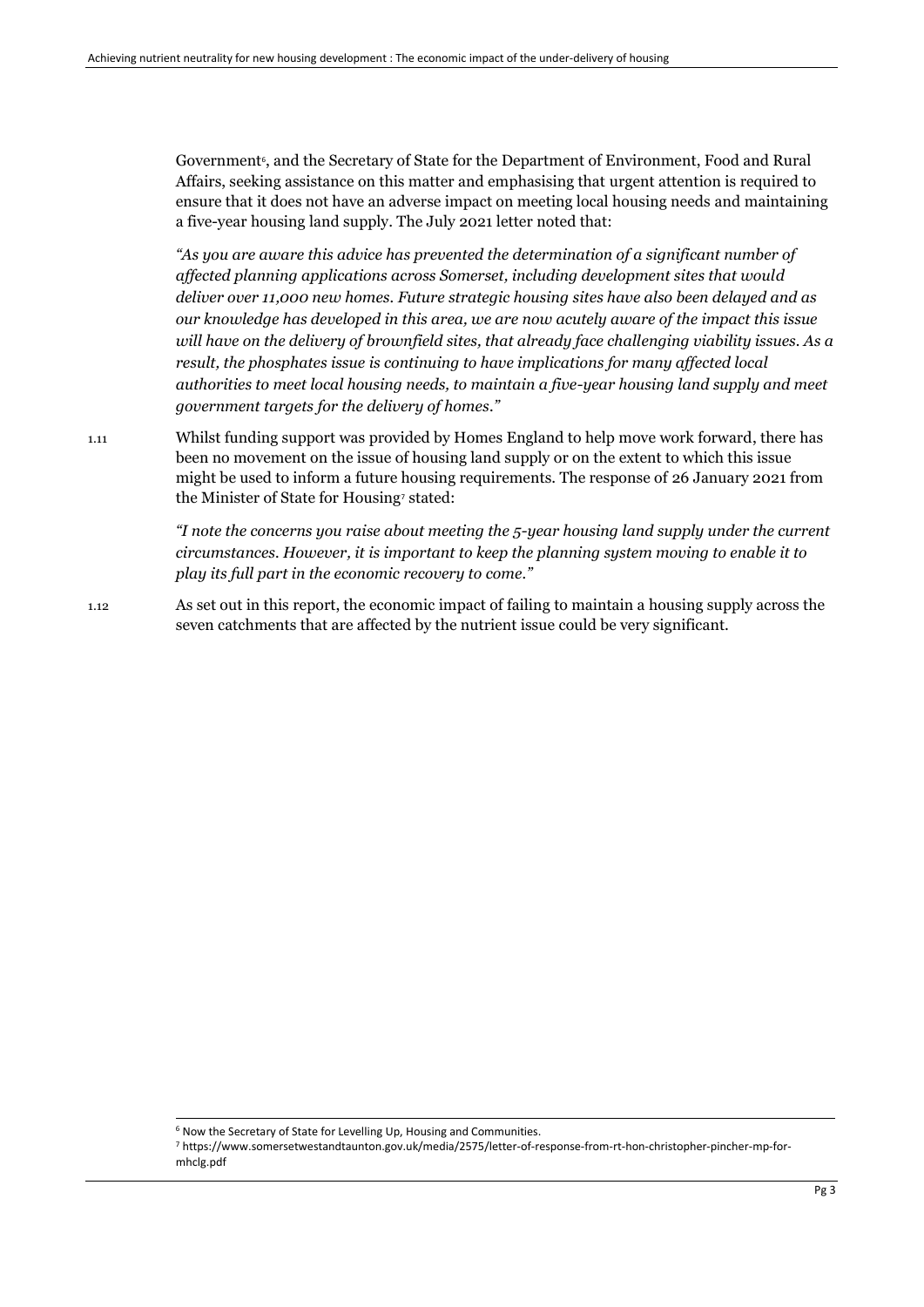### **2.0 Economic footprint of current build rate**

- 2.1 This section summarises the economic footprint of housebuilding in the seven catchment areas based on average delivery rates over the past three years. It compares this impact to that associated with the provision of the housing requirements contained within the adopted local plans that cover each of the catchment areas and the Standard Methodology assessment of local housing need for each authority area.
- 2.2 Figure 2.1 compares annualised past completion rates (between 2018 and 2021), the housing requirements contained in adopted local plans, and the Standard Methodology requirement. It shows that across the study area, the average annual delivery of 25,390 new homes has been 4% above the requirement level but 17% below the Standard Methodology figure. However, in a number of catchments<sup>8</sup>, past delivery has been below both the local plan requirement and the Standard Methodology need figures.

<span id="page-13-0"></span>Figure 2.1 Comparing the economic footprint of housing completions p.a., local plan requirements, and standard methodology figures



Source: Lichfields Analysis. Note that the total does not equate to the sum of the seven catchment areas due to the fact that some authorities form part of multiple catchments.

2.3 Table 2.1 below sets out the economic footprint of housing completions over past three years across the seven catchments. This shows a significant contribution to the economy of these areas. The comparison with the economic impact of the local plan housing requirement shows that actual delivery has yielded a greater contribution to the economy than would have been achieved were delivery to have just matched requirements. Each year, this equates to an additional £182.5 million in economic output, 3,350 direct and indirect/induced jobs, £4.9 million in Section 106 and CIL contributions and  $E1.2$  million in Council Tax receipts. However,

<sup>8</sup> Hampshire Avon, Poole Harbour, Wye, Somerset and Stour.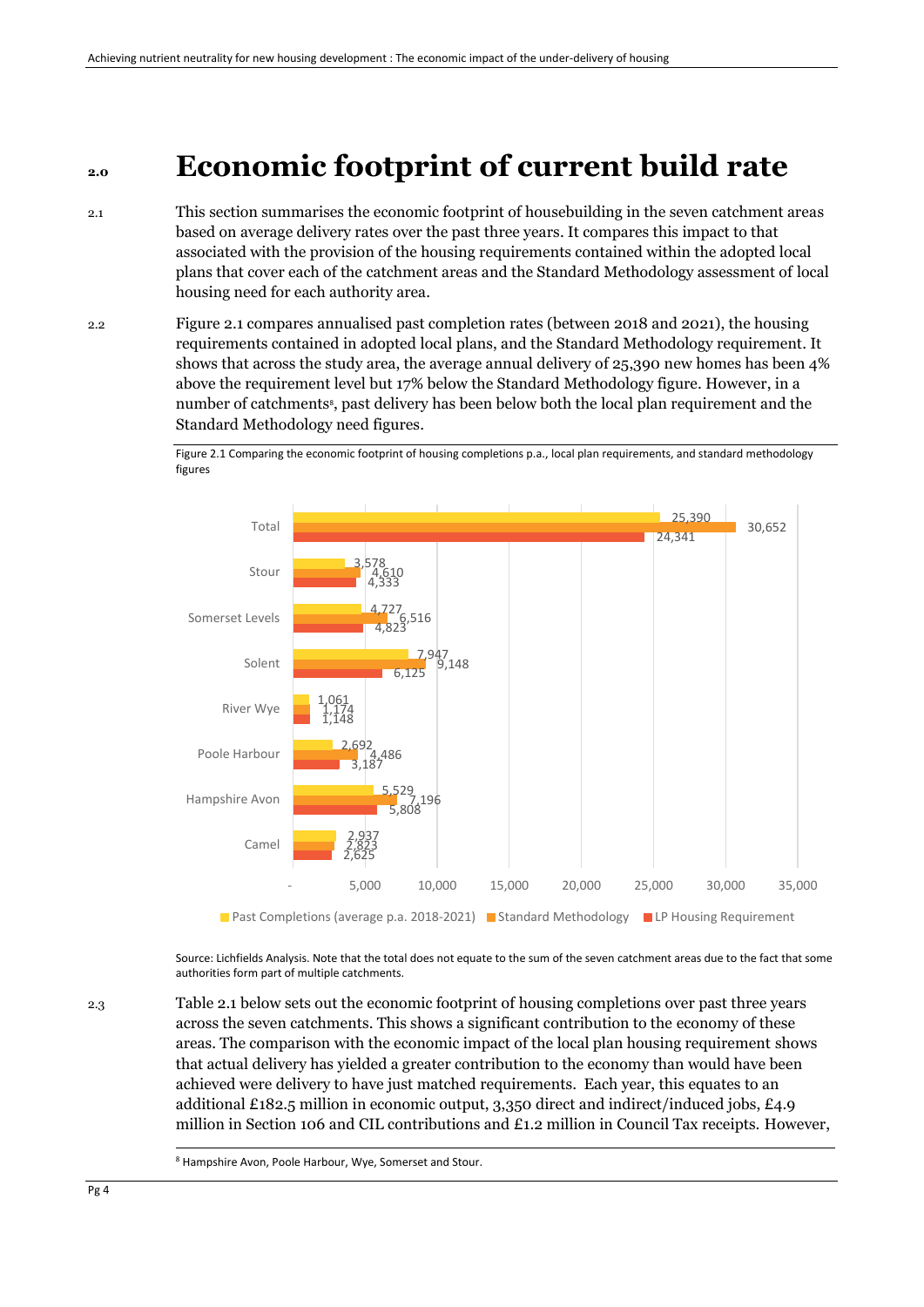it also shows the extent to which increasing the supply of housing to reflect the Standard Methodology figures would give rise to an even more substantial economic contribution – equivalent to £915.7 million in economic output, 16,800 direct and indirect/induced jobs, £24.8 million in Section 106 and CIL contributions and £6.1 million in Council Tax receipts per annum.

| Type of economic benefit   |                                              | Past<br>completions |         | Local Plan housing<br><b>Standard Methodology</b><br>requirement |         |                   |
|----------------------------|----------------------------------------------|---------------------|---------|------------------------------------------------------------------|---------|-------------------|
|                            |                                              |                     |         |                                                                  |         |                   |
|                            |                                              |                     | Amount  | Difference Amount                                                |         | <b>Difference</b> |
| Net Capital                | Acquiring or upgrading                       | £127.9m             | £122.6m | $-E5.3m$                                                         | £154.4m | $+£26.5m$         |
| Expenditure                | physical assets to support                   |                     |         |                                                                  |         |                   |
|                            | day-to-day operations                        |                     |         |                                                                  |         |                   |
| Economic<br>Output         | Builders, their contractors<br>and suppliers | £4.42bn             | £4.24bn | $-£182.5m$                                                       | £5.33bn | £915.7m           |
| Employment                 | <b>Direct</b>                                | 27,800              | 26,600  | $-1,100$                                                         | 33,500  | $+5,800$          |
|                            | Indirect                                     | 21,700              | 20,800  | -900                                                             | 26,200  | $+4,500$          |
|                            | Induced                                      | 31,700              | 30,300  | $-1,300$                                                         | 38,200  | $+6,600$          |
|                            | Total                                        | 81,100              | 77,700  | $-3,400$                                                         | 97,900  | $+16,800$         |
| UK Public                  | <b>Stamp Duty Land Tax</b>                   | £45.6m              | £43.7m  | $-f1.9m$                                                         | £55.0m  | $+£9.4m$          |
| Finance                    | Receipts                                     |                     |         |                                                                  |         |                   |
| Revenue                    | <b>Corporation Tax Incurred</b>              | £186.0m             | £178.3m | $-E7.7m$                                                         | £224.6m | $+£38.6m$         |
|                            | NI and PAYE Contributions E90.3m             |                     | £86.6m  | $-E3.7m$                                                         | £109.1m | $+£18.7m$         |
| Local Authority<br>Revenue | <b>New Homes Bonus</b><br>payments           | £169.8m             | £162.7m | $-7.0m$                                                          | £204.9m | $+£35.2m$         |
|                            | <b>Council Tax Receipts</b>                  | £29.4m              | £28.2m  | $-f1.2m$                                                         | £35.5m  | $+66.1m$          |
| Local                      | S.106 Contributions                          | £97.8m              | £93.8m  | $-£4.0m$                                                         | £118.0m | $+£20.3m$         |
| Community                  | Community Infrastructure                     | £21.9m              | £21.0m  | $-£0.9m$                                                         | £26.4m  | $+£4.5m$          |
| <b>Benefits</b>            | Levy Payments                                |                     |         |                                                                  |         |                   |
|                            | New Resident Expenditure E825.5m             |                     | £791.4m | $-E34.1m$                                                        | £996.6m | $+£171.1m$        |
| Affordable<br>Housing      | Value of affordable<br>housing sales         | £488.3m             | £468.2m | -£20.2m                                                          | £589.5m | $+£101.2m$        |

<span id="page-14-0"></span>Table 2.1 Economic Impact of Reducing Housing Delivery

Source: Summary of economic footprint analysis by Lichfields. Totals rounded; figures may not sum due to rounding.

2.4 This analysis highlights the impact that the quantity of houses delivered in an area can have on the local economy. In the next section we quantify the impact that a reduction in housing delivery might have on economic output.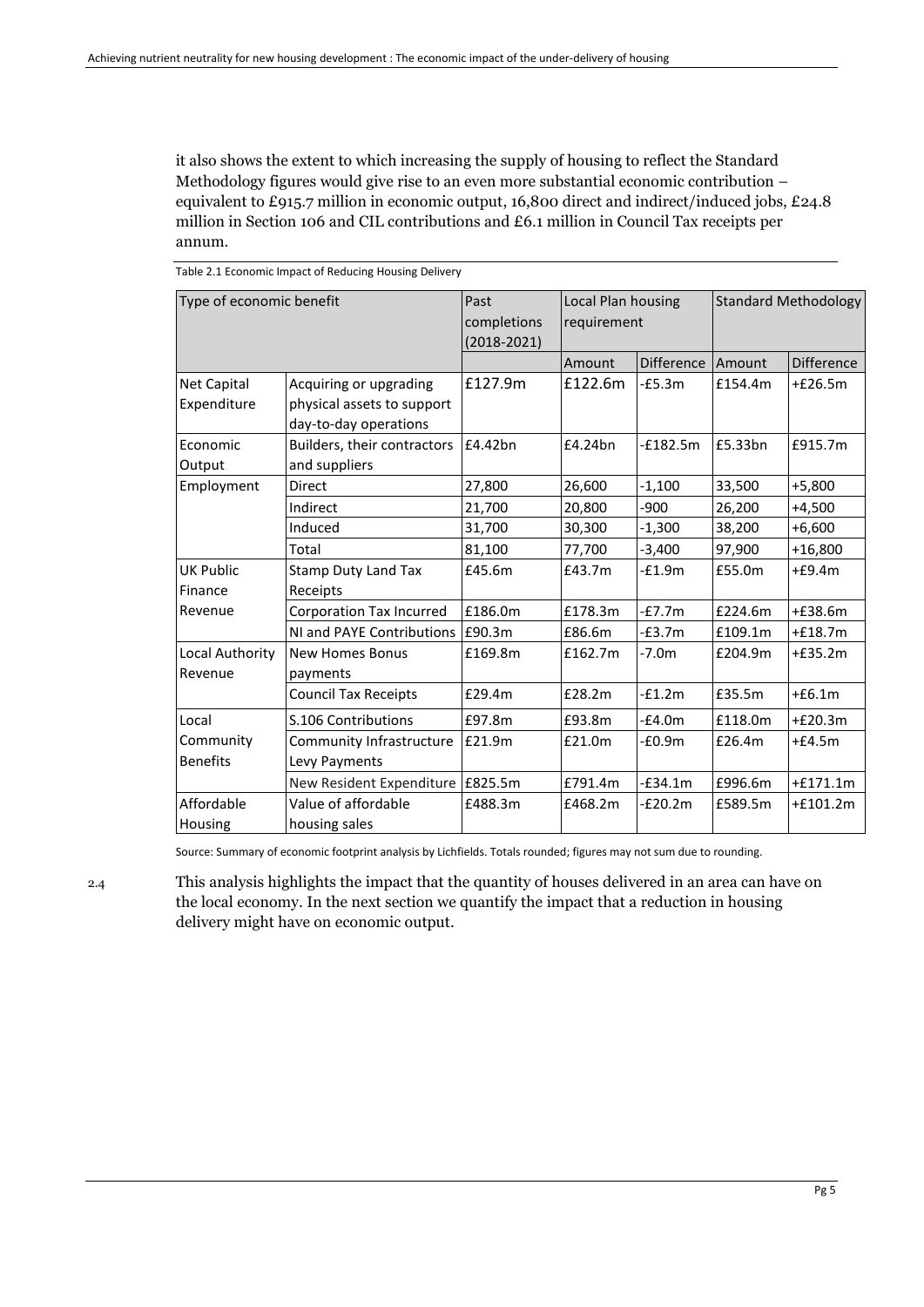## **3.0 Economic impact of delays to housebuilding: potential scenarios**

3.1 It is likely that the nutrient issue will cause a substantial decline in housing delivery. Although in many areas housing continues to come forward, this is because earlier permissions are still being built out, having discharged reserved matters and relevant planning conditions prior to the nutrient issue. We expect delivery to begin to slow as restrictions on new housebuilding begin to take effect. This will have a profound impact on the economic footprint of housebuilding in the areas affected by this issue. Adopting a similar approach to that applied in the previous section, this section projects the potential economic impact that the nutrient issue might have across the seven catchment areas. Difficulties in quantifying the impact of the nutrient issue on housing delivery has led us to assess a number of potential scenarios. Three of these scenarios consider the impact of a reduction of between 10% and 50% of past trends. Across the seven catchments, these scenarios would result in a reduction of between 2,539 and 12,695 dwellings per annum (dpa). This equates to between 8% and 40% of the Standard Methodology figure for the study area.

3.2 Figure 3.1 illustrates the potential impact the nutrient issue could have on the delivery of housing across the seven catchment areas by looking at these three scenarios compared to the average delivery rates per annum over the last three years.



Source: Lichfields analysis

<span id="page-15-0"></span>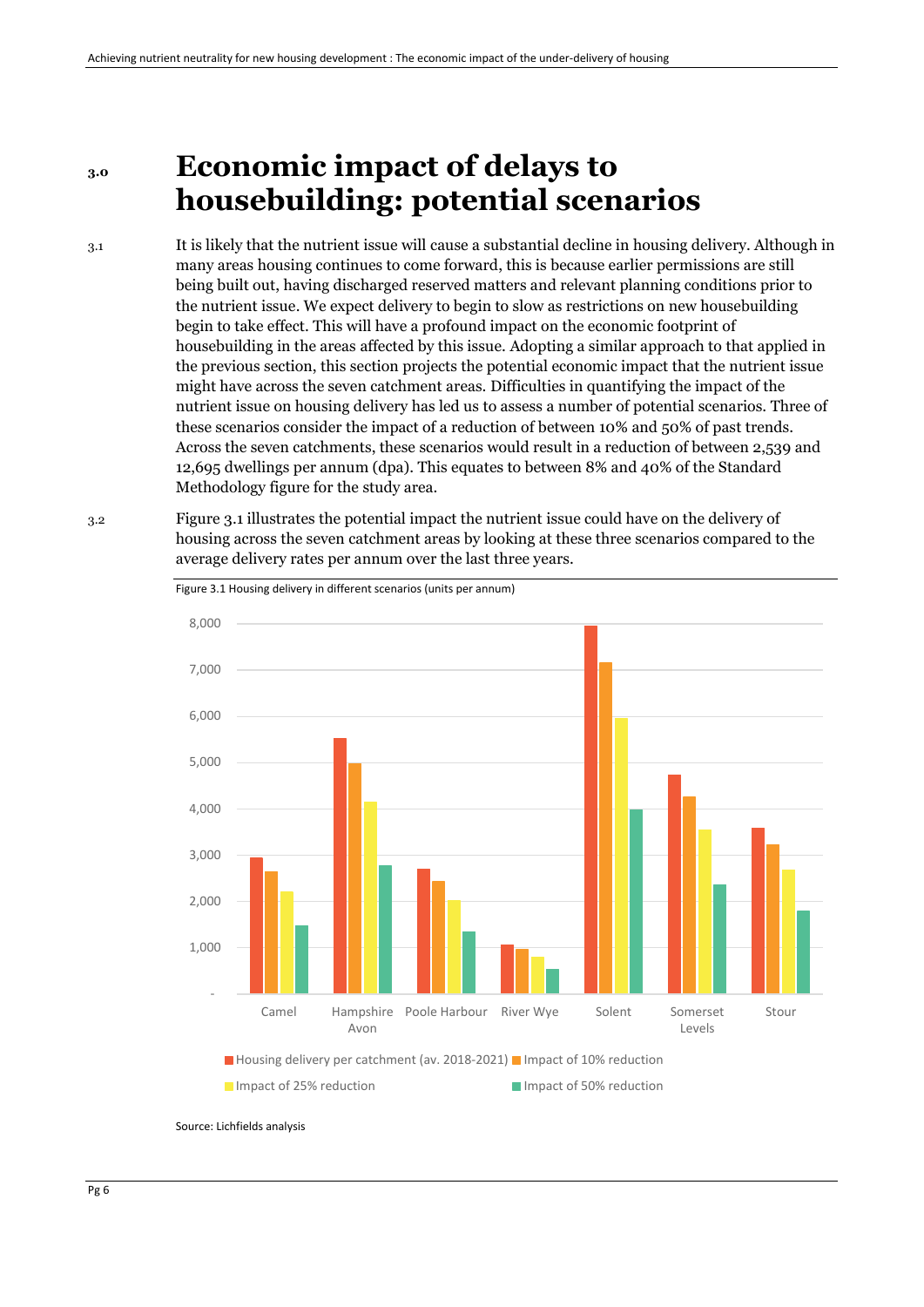3.3 Table 3.1 quantifies the economic losses associated with a fall in housing delivery against three scenarios. The key findings from this table are that, compared to the economic impact of recent housebuilding levels, a reduction in the number of houses being delivered by between 2,540 and 12,700 units per annum could result in:

- 1 An annual reduction of between £441.8 million and £2.2 billion worth of economic output being produced by builders, their contractors and suppliers;
- 2 A reduced opportunity to create or support between 8,100 and 40,600, indirect, and induced jobs per annum;
- 3 A loss of between £2.9 million and £14.7 million in potential Council Tax revenue per annum;
- 4 A loss of between £17 million and £84.9 million in New Homes Bonus payments each year<sup>9</sup>;
- 5 A missed opportunity to invest between £12.0 million and £59.8 million in essential infrastructure collected from Section 106 and CIL contributions per annum; and,
- 6 A loss of affordable housing delivery valued at between £48.8 million and £244.2 million.

<span id="page-16-0"></span>Table 3.1 Economic impact of reduction in housing delivery

| Type of economic benefit | Past                                |             | Effect of reduction in building |           |           |  |
|--------------------------|-------------------------------------|-------------|---------------------------------|-----------|-----------|--|
|                          |                                     | completions | 10%                             | 25%       | 50%       |  |
|                          |                                     |             | reduction                       | reduction | reduction |  |
| Number of dwellings      |                                     | 25,390      | 2,540                           | 6,350     | 12,700    |  |
| Net Capital              | Acquiring or upgrading physical     | £127.9m     | £12.8m                          | £32.0m    | £64.0m    |  |
| Expenditure              | assets to support day-to-day        |             |                                 |           |           |  |
|                          | operations                          |             |                                 |           |           |  |
| <b>Economic Output</b>   | Builders, their contractors and     | £4.42bn     | £441.8m                         | £1.10bn   | £2.21bn   |  |
|                          | suppliers                           |             |                                 |           |           |  |
| Employment               | <b>Direct</b>                       | 27,800      | 2,800                           | 6,900     | 13,900    |  |
|                          | Indirect                            | 21,700      | 2,200                           | 5,400     | 10,800    |  |
|                          | Induced                             | 31,700      | 3,200                           | 7,900     | 15,800    |  |
|                          | Total                               | 81,100      | 8,100                           | 20,300    | 40,600    |  |
| <b>UK Public Finance</b> | <b>Stamp Duty Land Tax Receipts</b> | £45.6m      | £4.6m                           | £11.4m    | £22.8m    |  |
| Revenue                  | <b>Corporation Tax Incurred</b>     | £186.0m     | £18.6m                          | £46.5m    | £93.0m    |  |
|                          | NI and PAYE Contributions           | £90.3m      | £9.0m                           | £22.6m    | £45.2m    |  |
| Local Authority          | New Homes Bonus payments            | £169.8m     | £17.0m                          | £42.4m    | £84.9m    |  |
| Revenue                  | <b>Council Tax Receipts</b>         | £29.4m      | £2.9m                           | E7.4m     | £14.7m    |  |
| Local Community          | <b>S.106 Contributions</b>          | £97.8m      | £9.8m                           | £24.5m    | £48.9m    |  |
| <b>Benefits</b>          | Community Infrastructure Levy       | £21.9m      | £2.2m                           | £5.5m     | £10.9m    |  |
|                          | Payments                            |             |                                 |           |           |  |
|                          | New Resident Expenditure            | £825.5m     | £82.6m                          | £206.4m   | £412.8m   |  |
| Affordable Housing       | Value of affordable housing sales   | £488.3m     | £48.8m                          | £122.1m   | £244.2m   |  |

Source: Summary of economic footprint analysis by Lichfields. Totals rounded; figures may not sum due to rounding.

### **The impact of the currently known impacts**

3.5 The final two scenarios model the impact of 53,465 and 60,626 dwellings not being delivered as a result of the nutrient issue. These figures have been calculated based on a review of reports,

<sup>9</sup> Recognising that the New Homes Bonus is paid over a period of four years.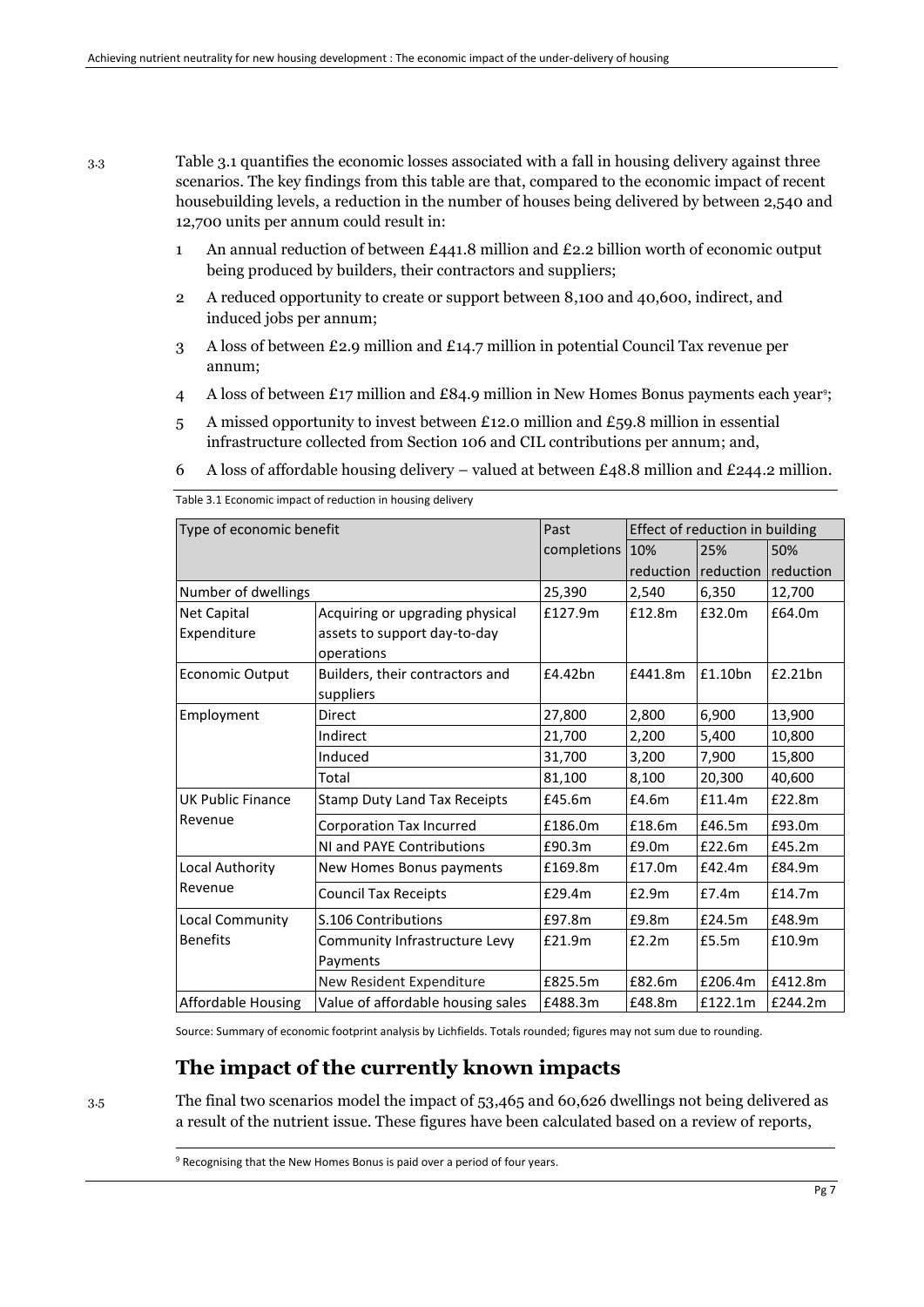letters and press releases issued by a number of local planning authorities affected by the nutrients issue; they represent a point in time estimate and do not provide any indication of the longer term impact. The lower figure is based on an assumption that there would be no delay to housing delivery in New Forest District. We acknowledge that this assertion is could be challenged as the Solent authorities have been more successful in bringing forwards strategic schemes offering mitigation serving the various catchments so the situation there has improved. However, since data is not available for the number of homes delayed in several authorities in the Solent, Hampshire Avon and Poole Harbour catchments, we consider the figures to provide a reasonable assessment of the scale of the problem. By testing these two figures it is possible to understand the range of economic impacts that might arise. By way of reference:

- 1 53,465 is just over double the annual past trend figure for the seven catchments and 1.7 times the Standard Methodology figure (i.e. equivalent to the identified need for a period of 21 months); and,
- 2 60,626 is 2.4 times the annual past trend figure for the seven catchments and double the Standard Methodology figure.
- 3.6 These levels of impact would therefore have a very significant effect on the ability of local authorities in the seven catchment areas to meet their identified housing need.

<span id="page-17-0"></span>

| 3.7 |  | The spatial distribution of this figure is set out below: |  |
|-----|--|-----------------------------------------------------------|--|
|     |  |                                                           |  |

Table 3.2 Distribution of the dwellings that are known to have been affected by the nutrient issue

| Catchment                       | <b>Estimated level</b><br>of non-delivery | Comment                                                                                                                                                                                                                                                                                                                                                                                                                                                                                                                                                                                                                                                                                                                                                                      |
|---------------------------------|-------------------------------------------|------------------------------------------------------------------------------------------------------------------------------------------------------------------------------------------------------------------------------------------------------------------------------------------------------------------------------------------------------------------------------------------------------------------------------------------------------------------------------------------------------------------------------------------------------------------------------------------------------------------------------------------------------------------------------------------------------------------------------------------------------------------------------|
| Camel                           | 900                                       | Source: Cornwall Council                                                                                                                                                                                                                                                                                                                                                                                                                                                                                                                                                                                                                                                                                                                                                     |
| Hampshire Avon<br>Poole Harbour | 2,076                                     | This figure relates to Bournemouth, Christchurch and Poole.<br>A report to Cabinet dated 16 December 2020 refers to a                                                                                                                                                                                                                                                                                                                                                                                                                                                                                                                                                                                                                                                        |
|                                 |                                           | figure of 2,076 homes planned for the area that affected by<br>the issue <sup>10</sup> .                                                                                                                                                                                                                                                                                                                                                                                                                                                                                                                                                                                                                                                                                     |
| River Wye                       | 1,650                                     | Source: Homebuilding magazine, 26 July 2021 <sup>11</sup> and a letter<br>from Council to George Eustace, Defra, dated 1 June 2021                                                                                                                                                                                                                                                                                                                                                                                                                                                                                                                                                                                                                                           |
| Solent                          | 12,000                                    | As estimated 12,000 homes are delayed across 11 local<br>authorities in the Solent area. This is according to an article in<br>Planning, on 3 June 2020 <sup>12</sup> : "Solent nitrate offsetting scheme<br>'could unlock 12,000 homes from planning logjam"<br>A paper to the Partnership for South Hampshire, dated July<br>2020, put the figure at 4,839 homes across the ten local<br>authorities. However, the table in this report includes a zero<br>for homes delayed in the New Forest, and HBF knows this is<br>not the case. Basingstoke and Deane Borough Council,<br>Chichester District Council, Isle of Wight Council and South<br>Downs National Park Authority are now part of the group,<br>but figures for delayed homes in these areas are unavailable. |
| Somerset                        | 11,000                                    | Source: Letter of 23 July 2021 from the leaders of Mendip,<br>Sedgemoor, Somerset West and Taunton and South<br>Somerset Councils and Somerset County Council wrote to the<br>Secretary of State for Housing, Communities and Local                                                                                                                                                                                                                                                                                                                                                                                                                                                                                                                                          |

<sup>10</sup> https://democracy.bcpcouncil.gov.uk/documents/s20995/Dorset%20Nature%20Park.pdf

<sup>11</sup> https://www.homebuilding.co.uk/news/nutrient-neutrality

<sup>12</sup> https://www.planningresource.co.uk/article/1685078/solent-nitrate-offsetting-scheme-could-unlock-12000-homes-planninglogjam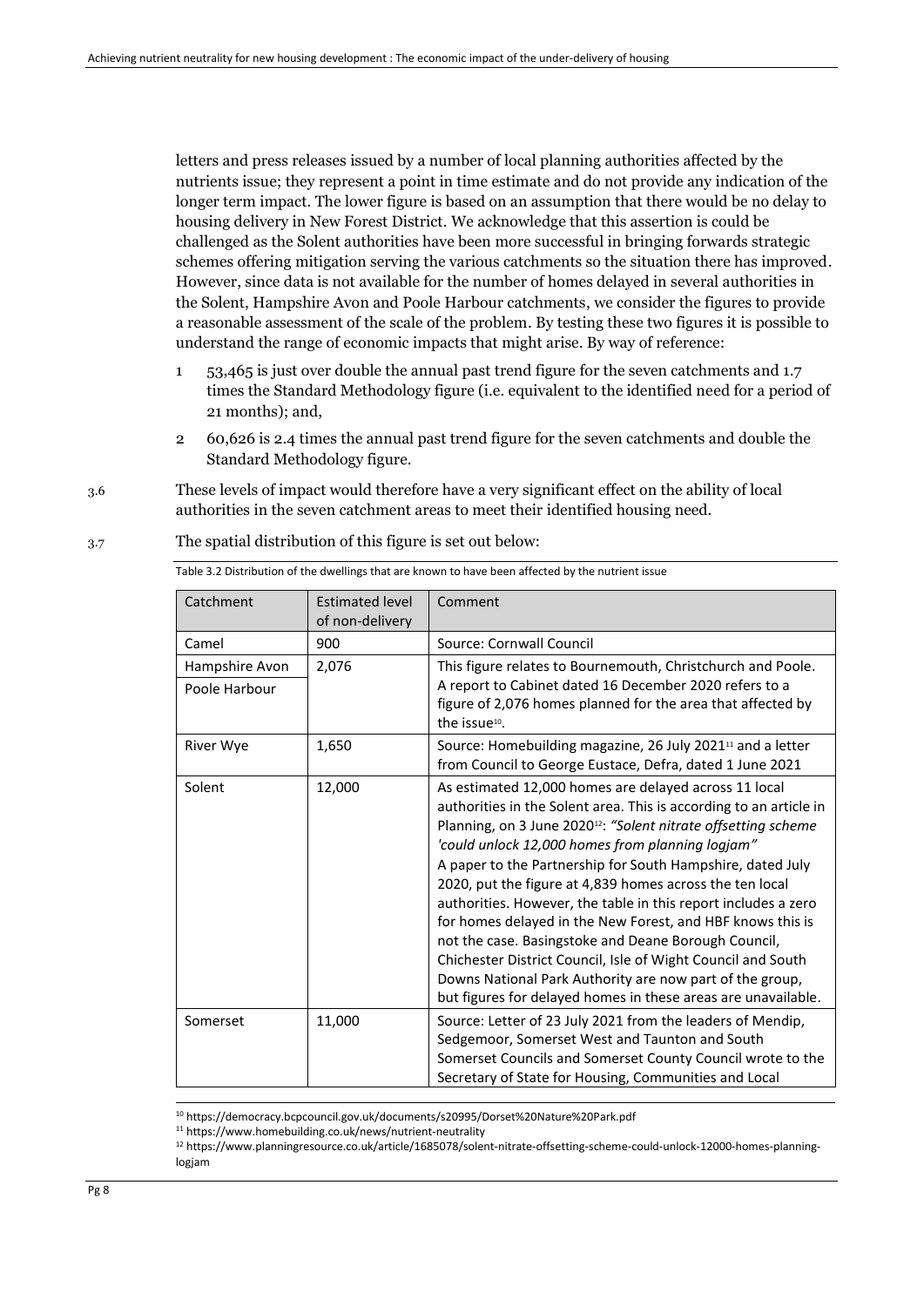|       |        | Government <sup>13</sup> , and the Secretary of State for the Department<br>of Environment, Food and Rural Affairs <sup>14</sup> .                                                                                                                                                                                                                                                                                                                                                                                                                                                                                                                                                                                                                                                                                                |
|-------|--------|-----------------------------------------------------------------------------------------------------------------------------------------------------------------------------------------------------------------------------------------------------------------------------------------------------------------------------------------------------------------------------------------------------------------------------------------------------------------------------------------------------------------------------------------------------------------------------------------------------------------------------------------------------------------------------------------------------------------------------------------------------------------------------------------------------------------------------------|
| Stour | 33,000 | According to the minutes of a meeting of the Kent & Medway<br>Economic Partnership held on 21 September 2021, the issue<br>of nutrients is delaying "the construction of 33,000 to 50,000<br>homes per annum" being built across the five districts,<br>affected by the issue.<br>A letter sent by five of the Kent local authorities (Kent County<br>Council, Canterbury, Ashford, Dover and Folkestone & Hythe)<br>to Secretaries of State, George Eustice and Robert Jenrick, on<br>19 April 2021 stated:<br>"The issue is currently threatening the delivery of 33,000<br>homes in East Kent, identified within current Local Plans. The<br>problem also threatens to stall progress with new Local Plans<br>which would deliver further growth to support the national<br>drive for rapid acceleration of housing delivery." |
| Total | 60,626 | Applying the lower figure for Solent (4,839) would result in<br>a total of 53,465                                                                                                                                                                                                                                                                                                                                                                                                                                                                                                                                                                                                                                                                                                                                                 |

3.8 Table 3.3 quantifies the economic impact of these two scenarios and highlights the following key impacts:

- 1 A reduction of between £269.3 million and 305.4 million worth of economic output being produced by builders, their contractors and suppliers;
- 2 A reduced opportunity to create or support between 170,800 and 193,700 direct, indirect, and induced jobs;
- 3 A loss of between £61.9 million and £70.2 million in potential Council Tax revenue;
- 4 A loss of between £357.4 and 405.3 million in New Homes Bonus payments;
- 5 A missed opportunity to invest between £252.0 and 285.8 million in essential infrastructure collected from Section 106 and CIL contributions; and,
- 6 The loss of between £1.03 billion and £1.17 billion towards the delivery of affordable housing

<span id="page-18-0"></span>

| Type of economic benefit   |                                                                            |         | Number of dwellings undelivered |  |  |
|----------------------------|----------------------------------------------------------------------------|---------|---------------------------------|--|--|
|                            |                                                                            | 53,465  | 60,626                          |  |  |
| Net Capital<br>Expenditure | Acquiring or upgrading physical assets to<br>support day-to-day operations | E269.3m | £305.4m                         |  |  |
| <b>Economic Output</b>     | Builders, their contractors and suppliers                                  | E9.30bn | £10.55bn                        |  |  |
| Employment                 | Direct                                                                     | 58,500  | 66,400                          |  |  |
|                            | Indirect                                                                   | 45,600  | 51,800                          |  |  |
|                            | Induced                                                                    | 66,700  | 75,600                          |  |  |
|                            | Total                                                                      | 170,800 | 193,700                         |  |  |
|                            | <b>Stamp Duty Land Tax Receipts</b>                                        | E96.0m  | £108.8m                         |  |  |

Table 3.3 Economic impact of reduction in housing delivery

<sup>&</sup>lt;sup>13</sup> Now the Secretary of State for Levelling Up, Housing and Communities.

<sup>14</sup> https://www.somersetwestandtaunton.gov.uk/media/2799/letter-to-secretaries-of-state-from-somerset-authorities-23-july-2021.pdf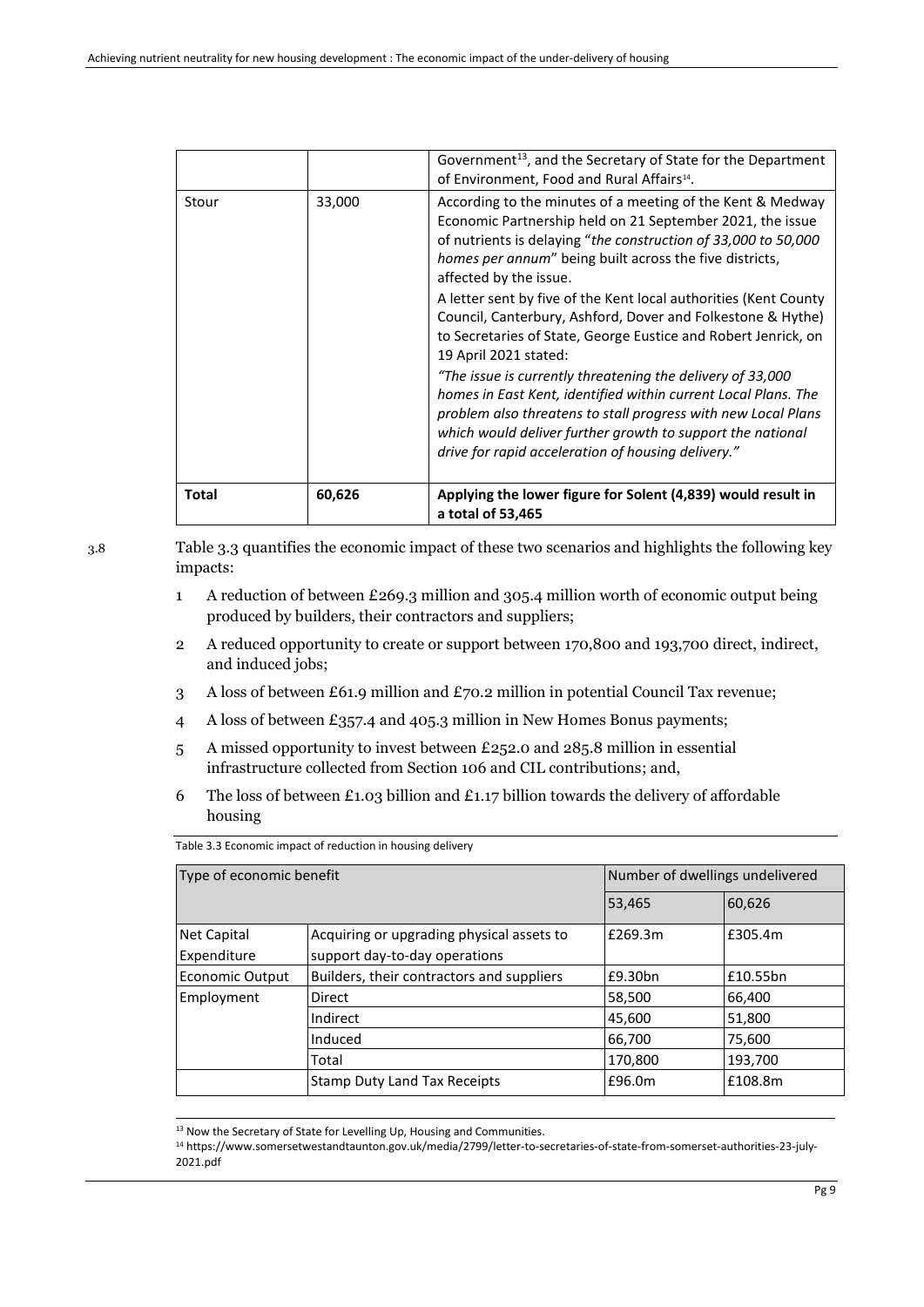| UK Public Finance | Corporation Tax Incurred                             | £391.7m | £444.2m |
|-------------------|------------------------------------------------------|---------|---------|
| Revenue           | NI and PAYE Contributions                            | £190.2m | £215.7m |
| Local Authority   | New Homes Bonus payments                             | E357.5m | £405.3m |
| Revenue           | <b>Council Tax Receipts</b>                          | £61.9m  | £70.2m  |
| Local Community   | S.106 Contributions                                  | £206.0m | £233.6m |
| <b>Benefits</b>   | Community Infrastructure Levy Payments               | £46.0m  | £52.2m  |
|                   | New Resident Expenditure                             | £1.74bn | £1.97bn |
|                   | Affordable Housing Value of affordable housing sales | £1.03bn | E1.17bn |

Source: Summary of economic footprint analysis by Lichfields. Totals rounded; figures may not sum due to rounding.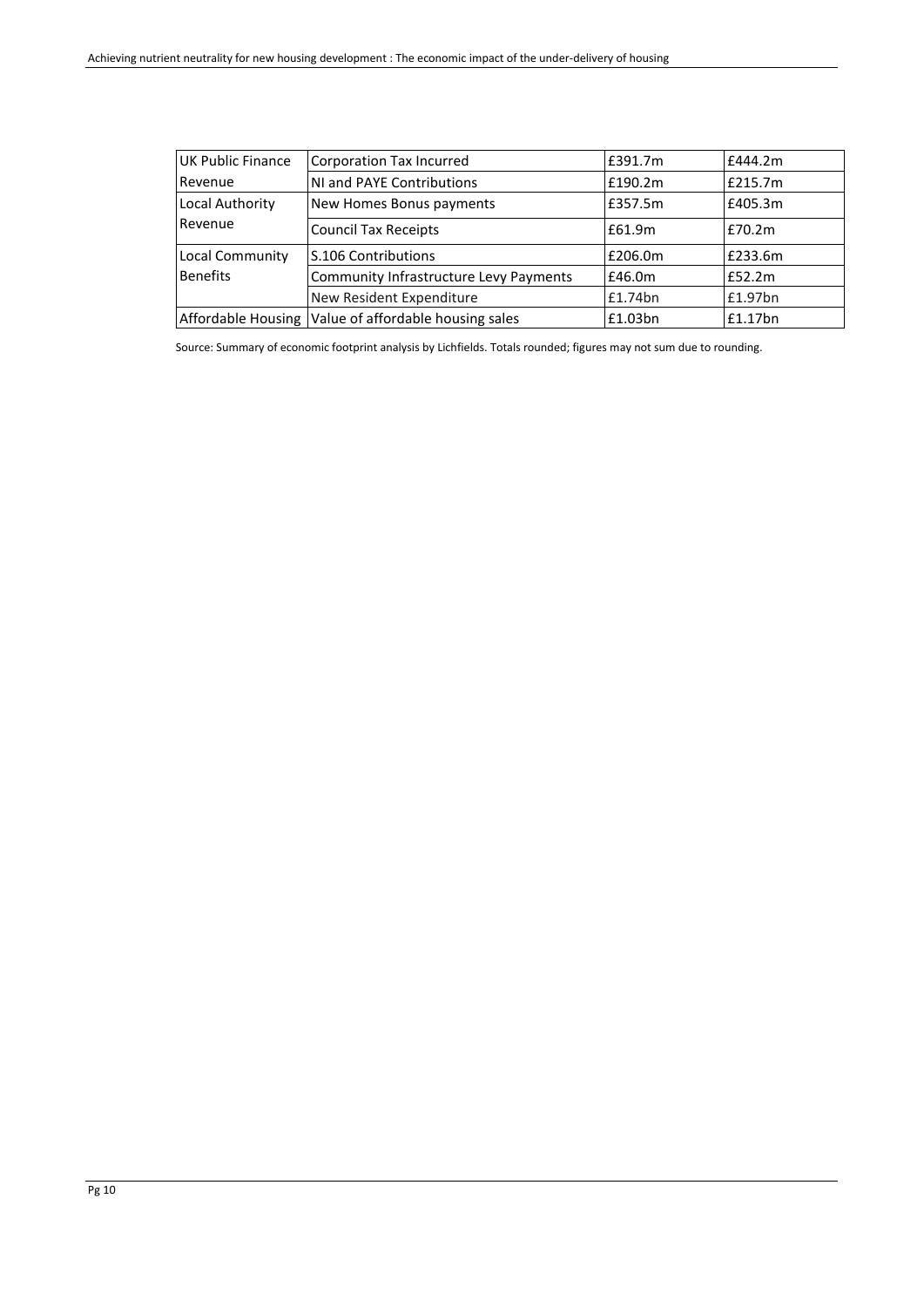## <span id="page-20-0"></span>**Appendix 1 Summary of The Economic Footprint of Housebuilding in England and Wales Report, 2018**

This report was commissioned by HBF to estimate the economic footprint of housebuilding in England and Wales. It addresses some key issues caused by the under-delivery of housing such as the affordability crisis that prevents a large proportion of society from purchasing their own homes, as well as highlighting housebuilding's lesser discussed (yet still very important) contributions. These include financial contributions to infrastructure and community facilities, and the indirect and induced impacts affecting the wider supply chain.

The economic footprint of the housebuilding industry is calculated by analysing a number of factors, as set out below:

- 1 **Capital Investment and Expenditure**: Housebuilders are continually acquiring and investing in new land for housing development.
- 2 **Economic Output**: The total value of goods and services produced in the housebuilding sector extends to contractors and suppliers as well as housebuilders, however this figure excludes induced economic output. In 2017, private housing contributed to 85% of the total economic output of housebuilding in Great Britain .
- 3 **Employment**: This term differentiates between people that are directly employed in the housebuilding industry, and those that are in indirect or induced employment because of the industry. An indirect job includes a job further in the supply chain, and an induced job includes a job supported by the expenditure of construction workers, such as shop workers.
- 4 **Public Finances**: Housebuilding's contribution to public finances includes Stamp Duty Land Tax that is charged on all purchases of property over a certain price, Corporation Tax, NI, and PAYE. Local Authorities also receive benefits in the form of additional Council Tax and New Homes Bonus payments in England.
- 5 **Local Community Benefits**: Housebuilders are required to contribute to funding essential infrastructure in areas surrounding new developments via Section 106 and CIL contributions. These include investing in public infrastructure, healthcare facilities, and public open space. Further local community benefits include the delivery of affordable housing the resident expenditure of new residents in local businesses.

In considering each of these factors, the report highlighted the role of housing as a driver of the UK economy which:

- 1 Delivers "real" jobs and economic value;
- 2 Supports labour market mobility and well-being; and,
- 3 Enhances places competitiveness and local economic development.

It went on to identify the following economic impacts of the housebuilding industry:

- 1 £12 billion invested in land and buildings for homes;
- 2 £11.7 billion was spent on suppliers (90% of which are based in the UK;
- 3 698,000 jobs were supported equivalent to 3.1 jobs for every home built of which 239,000 were directly employed in the industry;
- 4 £38 billion economic output generated by housebuilding each year;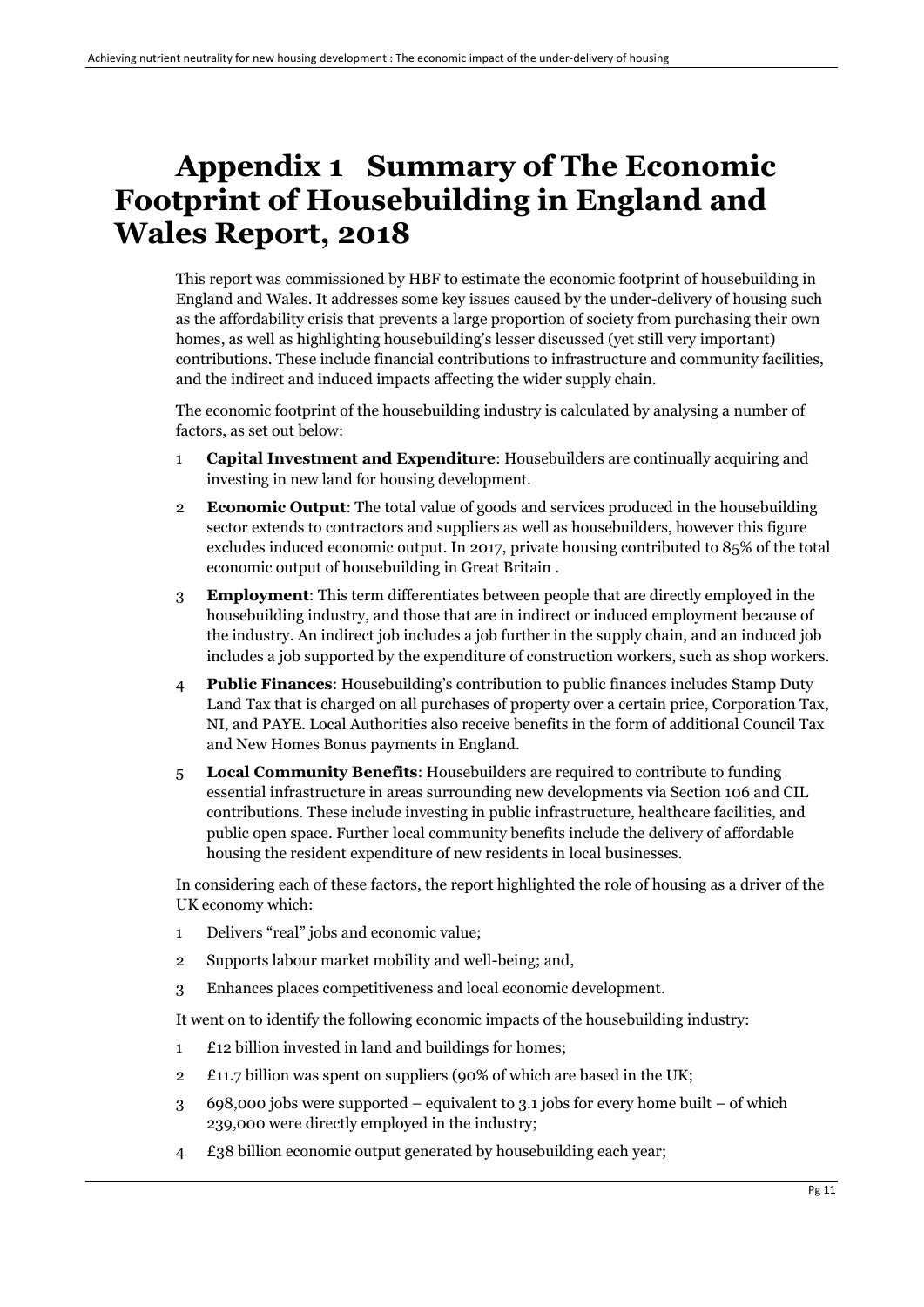- 5 £2.7 billion of tax was paid in the form of Stamp Duty Land Tax, Corporation Tax, NI, PAYE, and Residents' Council Tax;
- 6 £4.2 billion of new "affordable housing";
- 7 £45 million was invested in open space, community, sport and leisure facilities; and,
- 8 £841 million was spent on infrastructure, including £122 million on new and improved schools.

The significance of residential development can be equally important at a local and sub-regional level.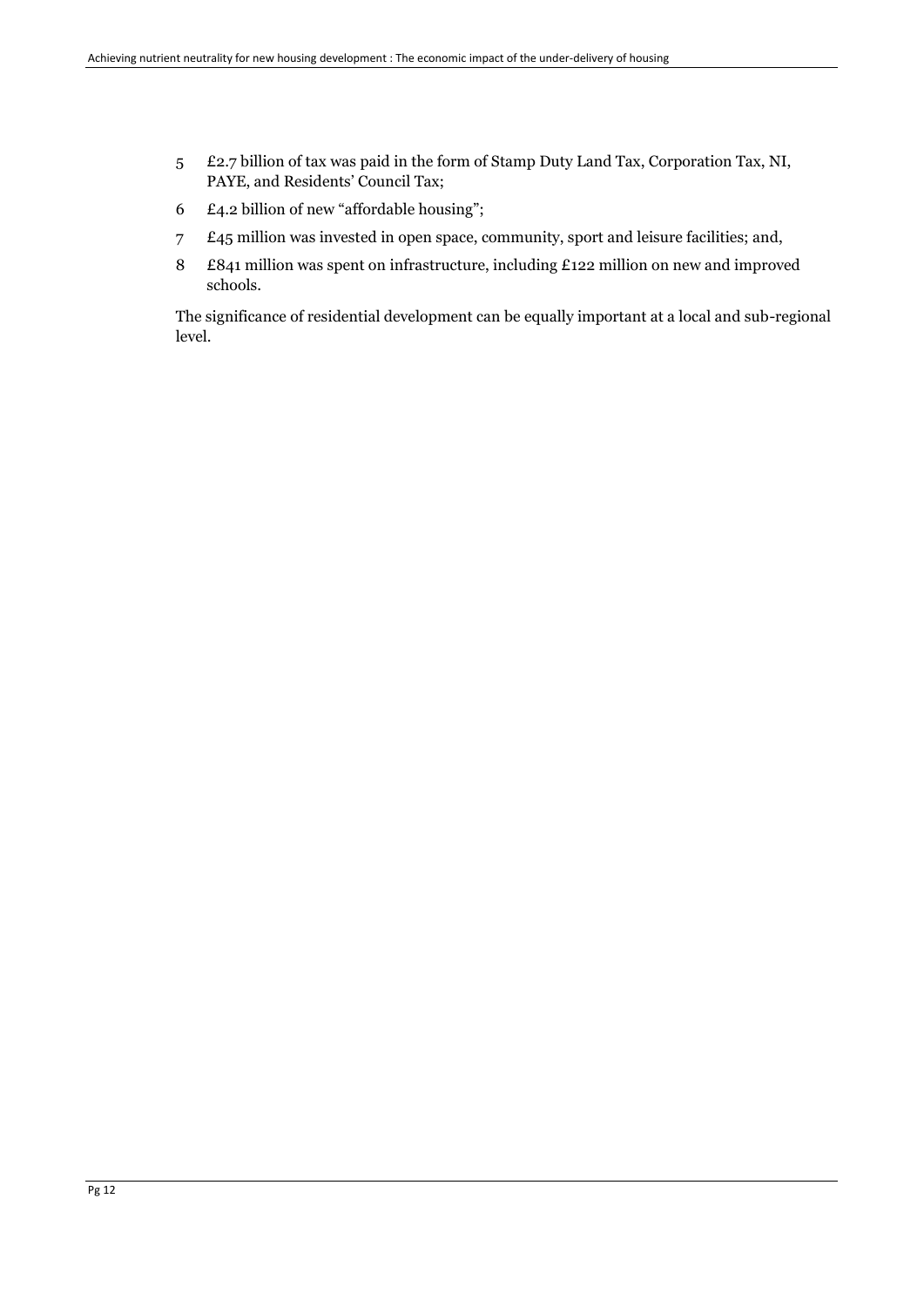# <span id="page-22-1"></span>**Appendix 2 Economic footprint of different housing delivery scenarios**

### **Camel**

<span id="page-22-0"></span>Table 3.4 Economic impact of reduction in housebuilding in the Camel catchment area

| Type of Economic Benefit            |                                                                               | <b>Past Completions</b> | Effect of reduction in building |               |               |
|-------------------------------------|-------------------------------------------------------------------------------|-------------------------|---------------------------------|---------------|---------------|
|                                     |                                                                               |                         | 10% Reduction                   | 25% Reduction | 50% Reduction |
| Number of dwellings                 |                                                                               | 2,937                   | 294                             | 734           | 1,469         |
| <b>Net Capital</b><br>Expenditure   | Acquiring or upgrading<br>physical assets to support<br>day-to-day operations | £14.8m                  | £1.5m                           | £3.7m         | £7.4m         |
|                                     | Economic Output   Builders, their contractors<br>and suppliers                | £511.0m                 | £51.1m                          | £127.8m       | £255.5m       |
| Employment                          | <b>Direct</b>                                                                 | 3,200                   | 300                             | 800           | 1,600         |
|                                     | Indirect                                                                      | 2,500                   | 300                             | 600           | 1,300         |
|                                     | Induced                                                                       | 3,700                   | 400                             | 900           | 1,800         |
|                                     | Total                                                                         | 9,400                   | 900                             | 2,300         | 4,700         |
| <b>UK Public</b><br>Finance Revenue | <b>Stamp Duty Land Tax</b><br>Receipts                                        | £5.3m                   | £500,000                        | £1.3m         | £2.6m         |
|                                     | Corporation Tax Incurred                                                      | £21.5m                  | £2.2m                           | £5.4m         | £10.8m        |
|                                     | NI and PAYE Contributions                                                     | £10.5m                  | £1.0m                           | £2.6m         | £5.2m         |
| Local Authority<br>Revenue          | <b>New Homes Bonus</b><br>payments                                            | £19.6m                  | E2.0m                           | £4.9m         | £9.8m         |
|                                     | <b>Council Tax Receipts</b>                                                   | £3.4m                   | £340,000                        | £851,000      | £1.7m         |
|                                     | Local Community S.106 Contributions                                           | £11.3m                  | £1.1m                           | £2.8m         | £5.7m         |
| <b>Benefits</b>                     | Community Infrastructure<br>Levy Payments                                     | £2.5m                   | £253,000                        | £632,000      | f1.3m         |
|                                     | New Resident Expenditure                                                      | £95.5m                  | £9.5m                           | £23.9m        | £47.7m        |
| Affordable<br>Housing               | Value of affordable housing<br>sales                                          | £56.5m                  | £5.6m                           | £14.1m        | £28.2m        |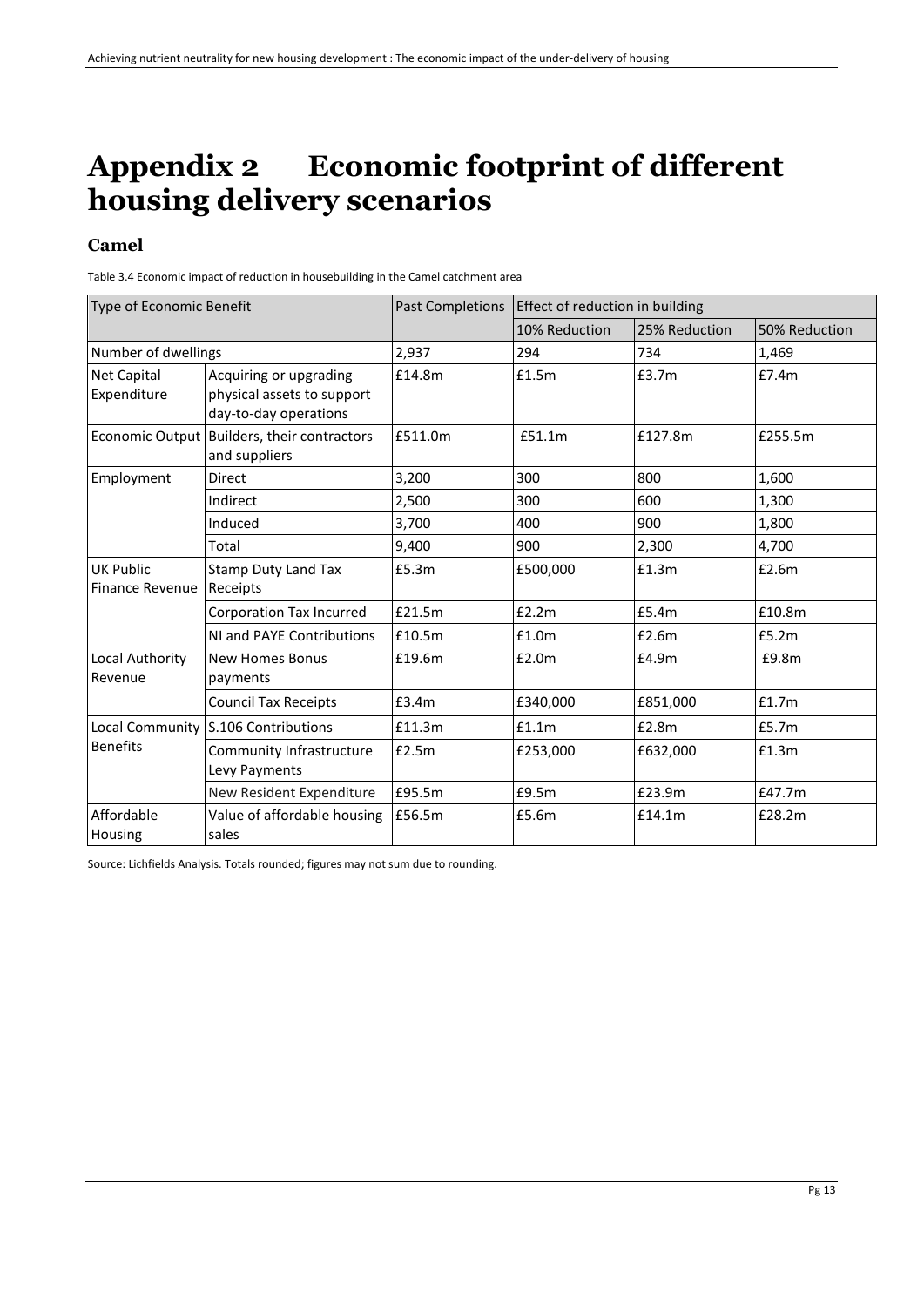### **Hampshire Avon**

<span id="page-23-0"></span>Table 3.5 Economic impact of reduction in housebuilding in the Hampshire Avon catchment area

| Type of Economic Benefit                   |                                                                               | <b>Past Completions</b> | Effect of reduction in building |               |               |  |
|--------------------------------------------|-------------------------------------------------------------------------------|-------------------------|---------------------------------|---------------|---------------|--|
|                                            |                                                                               |                         | 10% Reduction                   | 25% Reduction | 50% Reduction |  |
| Number of dwellings                        |                                                                               | 5,529                   | 553                             | 1382          | 2,765         |  |
| <b>Net Capital</b><br>Expenditure          | Acquiring or upgrading<br>physical assets to support<br>day-to-day operations | £27.9m                  | £2.8m                           | £7.0m         | £13.9m        |  |
|                                            | Economic Output Builders, their contractors<br>and suppliers                  | £962.1m                 | £96.2m                          | £240.5m       | £481.0m       |  |
| Employment                                 | <b>Direct</b>                                                                 | 6,100                   | 600                             | 1,500         | 3,000         |  |
|                                            | Indirect                                                                      | 4,700                   | 500                             | 1,200         | 2,400         |  |
|                                            | Induced                                                                       | 6,900                   | 700                             | 1,700         | 3,400         |  |
|                                            | Total                                                                         | 17,700                  | 1,800                           | 4,400         | 8,800         |  |
| <b>UK Public</b><br><b>Finance Revenue</b> | <b>Stamp Duty Land Tax</b><br>Receipts                                        | £9.9m                   | £993,000                        | £2.5m         | £5.0m         |  |
|                                            | <b>Corporation Tax Incurred</b>                                               | £40.5m                  | f4.1m                           | £10.1m        | £20.3m        |  |
|                                            | NI and PAYE Contributions                                                     | £19.7m                  | £2.0m                           | £4.9m         | £9.8m         |  |
| Local Authority<br>Revenue                 | New Homes Bonus<br>payments                                                   | £37.0m                  | £3.7m                           | £9.2m         | £18.5m        |  |
|                                            | <b>Council Tax Receipts</b>                                                   | £6.4m                   | £641,000                        | £1.6m         | E3.2m         |  |
| <b>Local Community</b>                     | S.106 Contributions                                                           | £21.3m                  | £2.1m                           | £5.3m         | £10.7m        |  |
| <b>Benefits</b>                            | Community Infrastructure<br>Levy Payments                                     | £4.8m                   | £476,000                        | £1.2m         | E2.4m         |  |
|                                            | New Resident Expenditure                                                      | £179.8m                 | £18.0m                          | £44.9m        | £89.9m        |  |
| Affordable<br>Housing                      | Value of affordable housing<br>sales                                          | £106.3m                 | £10.6m                          | £26.6m        | £53.2m        |  |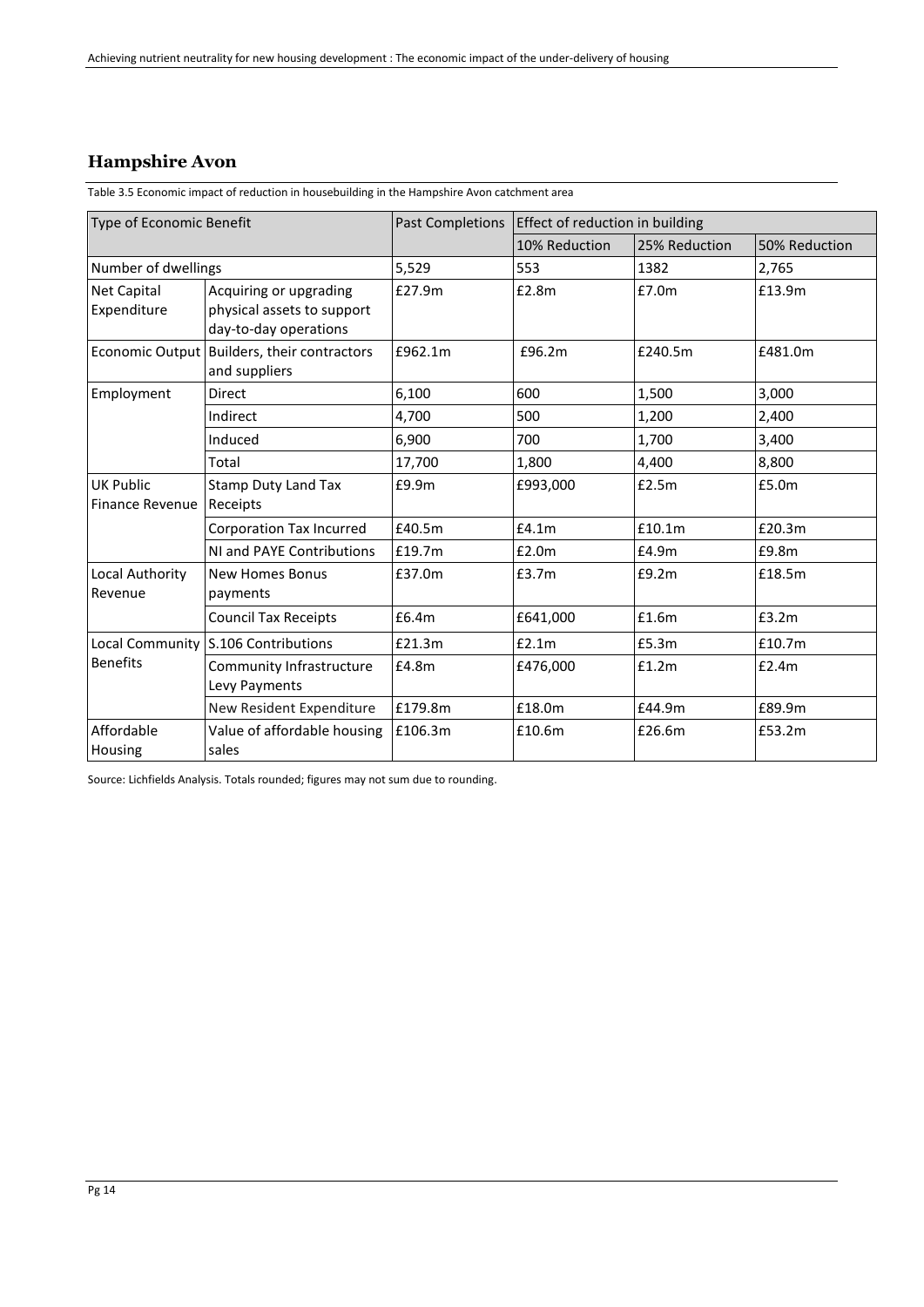#### **Poole Harbour**

<span id="page-24-0"></span>Table 3.6 Economic impact of reduction in housebuilding in the Poole Harbour catchment area

| Type of Economic Benefit            |                                                                               | <b>Past Completions</b><br>Effect of reduction in building |               |               |               |
|-------------------------------------|-------------------------------------------------------------------------------|------------------------------------------------------------|---------------|---------------|---------------|
|                                     |                                                                               |                                                            | 10% Reduction | 25% Reduction | 50% Reduction |
| Number of dwellings                 |                                                                               | 2,692                                                      | 269           | 673           | 1,346         |
| <b>Net Capital</b><br>Expenditure   | Acquiring or upgrading<br>physical assets to support<br>day-to-day operations | £13.6m                                                     | £1.4m         | £3.4m         | £6.8m         |
|                                     | Economic Output Builders, their contractors<br>and suppliers                  | £468.4m                                                    | £46.8m        | £117.1m       | £234.2m       |
| Employment                          | <b>Direct</b>                                                                 | 2,900                                                      | 300           | 700           | 1,500         |
|                                     | Indirect                                                                      | 2,300                                                      | 200           | 600           | 1,100         |
|                                     | Induced                                                                       | 3,400                                                      | 300           | 800           | 1,700         |
|                                     | Total                                                                         | 8,600                                                      | 900           | 2,100         | 4,300         |
| <b>UK Public</b><br>Finance Revenue | <b>Stamp Duty Land Tax</b><br>Receipts                                        | £4.8m                                                      | £483,000      | £1.2m         | E2.4m         |
|                                     | Corporation Tax Incurred                                                      | £19.7m                                                     | £2.0m         | £4.9m         | £9.9m         |
|                                     | NI and PAYE Contributions                                                     | £9.6m                                                      | £1.0m         | £2.4m         | £4.8m         |
| Local Authority<br>Revenue          | <b>New Homes Bonus</b><br>payments                                            | £18.0m                                                     | £1.8m         | £4.5m         | £9.0m         |
|                                     | <b>Council Tax Receipts</b>                                                   | £3.1m                                                      | £312,000      | £780,000      | £1.6m         |
| <b>Benefits</b>                     | Local Community S.106 Contributions                                           | £10.4m                                                     | £1.0m         | £2.6m         | £5.2m         |
|                                     | Community Infrastructure<br>Levy Payments                                     | £2.3m                                                      | £232,000      | £579,000      | £1.2m         |
|                                     | New Resident Expenditure                                                      | £87.5m                                                     | £8.8m         | £21.9m        | £43.8m        |
| Affordable<br>Housing               | Value of affordable housing<br>sales                                          | £51.8m                                                     | £5.2m         | £12.9m        | £25.9m        |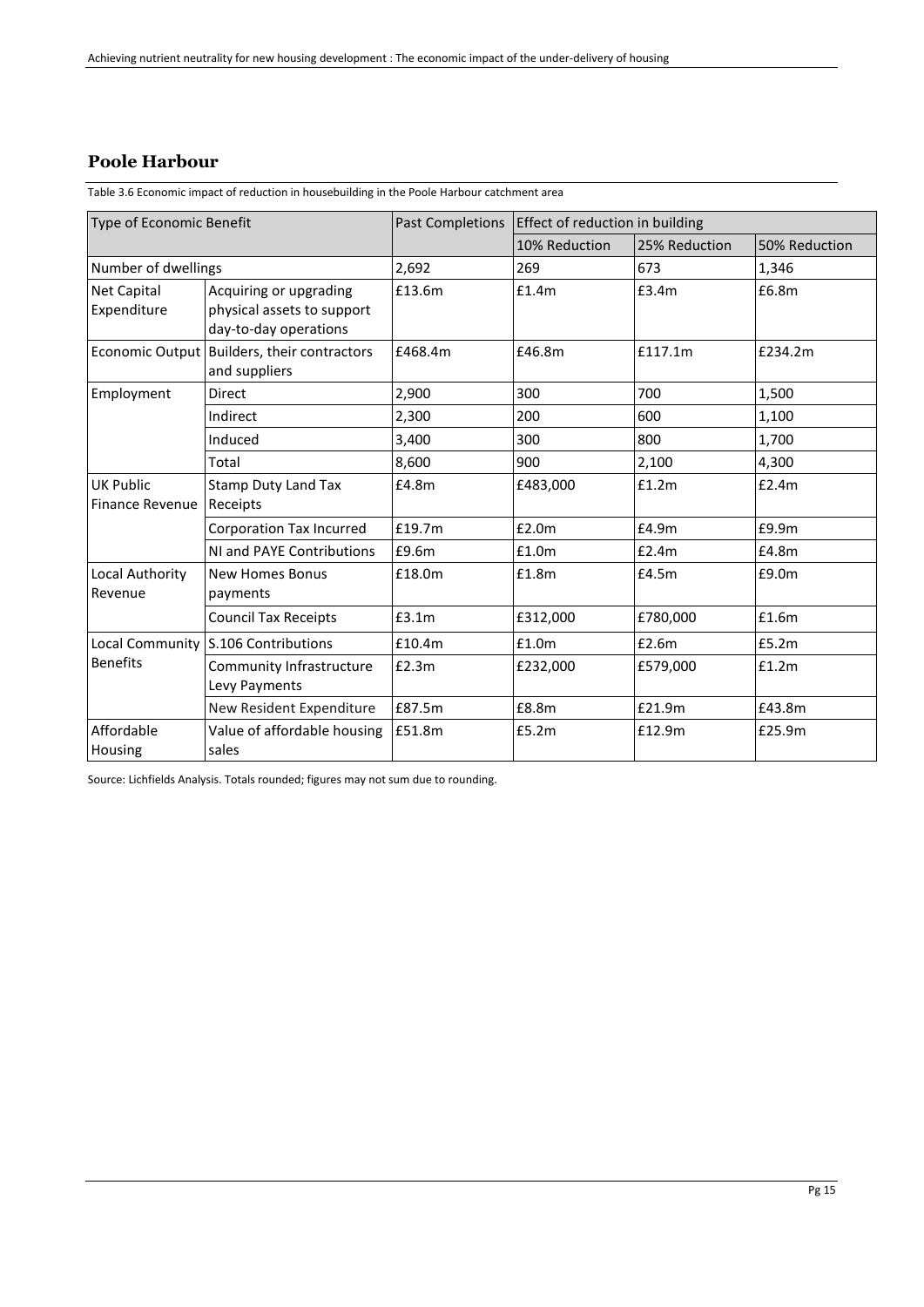### **River Wye**

<span id="page-25-0"></span>Table 3.7 Economic impact of reduction in housebuilding in the River Wye catchment area

| Type of Economic Benefit                   |                                                                               | <b>Past Completions</b><br>Effect of reduction in building |               |               |               |
|--------------------------------------------|-------------------------------------------------------------------------------|------------------------------------------------------------|---------------|---------------|---------------|
|                                            |                                                                               |                                                            | 10% Reduction | 25% Reduction | 50% Reduction |
| Number of dwellings                        |                                                                               | 1,061                                                      | 106           | 265           | 531           |
| <b>Net Capital</b><br>Expenditure          | Acquiring or upgrading<br>physical assets to support<br>day-to-day operations | £5.3m                                                      | £534,000      | £1.4m         | £2.7m         |
|                                            | Economic Output   Builders, their contractors<br>and suppliers                | £184.6m                                                    | £18.5m        | £46.2m        | £92.3m        |
| Employment                                 | <b>Direct</b>                                                                 | 1,200                                                      | 100           | 300           | 600           |
|                                            | Indirect                                                                      | 900                                                        | 100           | 200           | 500           |
|                                            | Induced                                                                       | 1,300                                                      | 100           | 300           | 700           |
|                                            | Total                                                                         | 3,400                                                      | 300           | 800           | 1,700         |
| <b>UK Public</b><br><b>Finance Revenue</b> | <b>Stamp Duty Land Tax</b><br>Receipts                                        | £1.9m                                                      | £190,000      | £476,000      | £952,000      |
|                                            | Corporation Tax Incurred                                                      | £7.8m                                                      | £777,000      | £1.9m         | £3.9m         |
|                                            | NI and PAYE Contributions                                                     | £3.8m                                                      | £378,000      | £944,000      | £1.9m         |
| Local Authority<br>Revenue                 | <b>New Homes Bonus</b><br>payments                                            | E7.1m                                                      | £709,000      | £1.8m         | £3.5m         |
|                                            | <b>Council Tax Receipts</b>                                                   | £1.2m                                                      | £123,000      | £307,000      | £615,000      |
| <b>Local Community</b><br><b>Benefits</b>  | <b>S.106 Contributions</b>                                                    | f4.1m                                                      | £409,000      | £1.0m         | £2.0m         |
|                                            | Community Infrastructure<br>Levy Payments                                     | £913,000                                                   | £91,000       | £228,500      | £457,000      |
|                                            | New Resident Expenditure                                                      | £34.5m                                                     | £3.4m         | £8.6m         | £17.2m        |
| Affordable<br>Housing                      | Value of affordable housing<br>sales                                          | £20.4m                                                     | £2.0m         | £5.1m         | £10.2m        |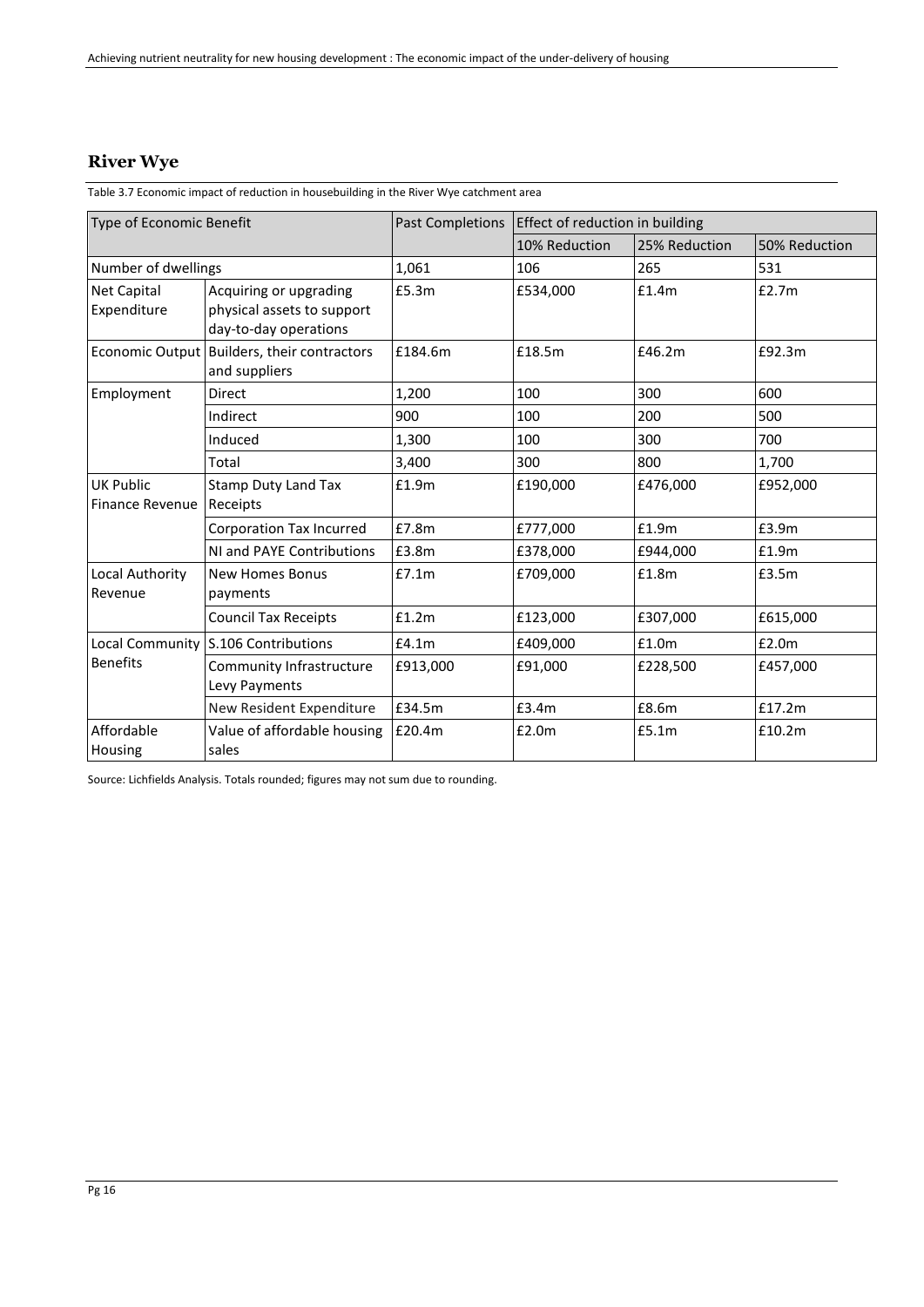#### **Solent**

<span id="page-26-0"></span>Table 3.8 Economic impact of reduction in housebuilding in the Solent catchment area

| Type of Economic Benefit          |                                                                               | <b>Past Completions</b> | Effect of reduction in building |               |               |
|-----------------------------------|-------------------------------------------------------------------------------|-------------------------|---------------------------------|---------------|---------------|
|                                   |                                                                               |                         | 10% Reduction                   | 25% Reduction | 50% Reduction |
| Number of dwellings               |                                                                               | 7,947                   | 795                             | 1,182         | 3,974         |
| <b>Net Capital</b><br>Expenditure | Acquiring or upgrading<br>physical assets to support<br>day-to-day operations | £40.0m                  | £4.0m                           | £10.0m        | £20.0m        |
| <b>Economic Output</b>            | Builders, their contractors<br>and suppliers                                  | £1.38bn                 | £138.3m                         | £345.7m       | £691.4m       |
| Employment                        | <b>Direct</b>                                                                 | 8,700                   | 900                             | 2,200         | 4,300         |
|                                   | Indirect                                                                      | 6,800                   | 700                             | 1.700         | 3,400         |
|                                   | Induced                                                                       | 9,900                   | 1,00                            | 2,500         | 5,000         |
|                                   | Total                                                                         | 25,400                  | 2,500                           | 6,300         | 12,700        |
| UK Public<br>Finance Revenue      | <b>Stamp Duty Land Tax</b><br>Receipts                                        | £14.3m                  | £1.4m                           | £3.6m         | £7.1m         |
|                                   | Corporation Tax Incurred                                                      | £58.2m                  | £5.8m                           | £14.6m        | £29.1m        |
|                                   | NI and PAYE Contributions                                                     | £28.3m                  | £2.8m                           | £7.1m         | £14.1m        |
| Local Authority<br>Revenue        | <b>New Homes Bonus</b><br>payments                                            | £53.1m                  | £5.3m                           | £13.3m        | £26.6m        |
|                                   | <b>Council Tax Receipts</b>                                                   | £9.2m                   | £921,000                        | £2.3m         | £4.6m         |
| <b>Benefits</b>                   | Local Community S.106 Contributions                                           | £30.6m                  | £3.1m                           | £7.7m         | £15.3m        |
|                                   | Community Infrastructure<br>Levy Payments                                     | £6.8m                   | £684,000                        | £1.7m         | £3.4m         |
|                                   | New Resident Expenditure                                                      | £258.4m                 | £25.8m                          | £64.6m        | £129.2m       |
| Affordable<br>Housing             | Value of affordable housing<br>sales                                          | £152.8m                 | £15.3m                          | £38.2m        | £76.4m        |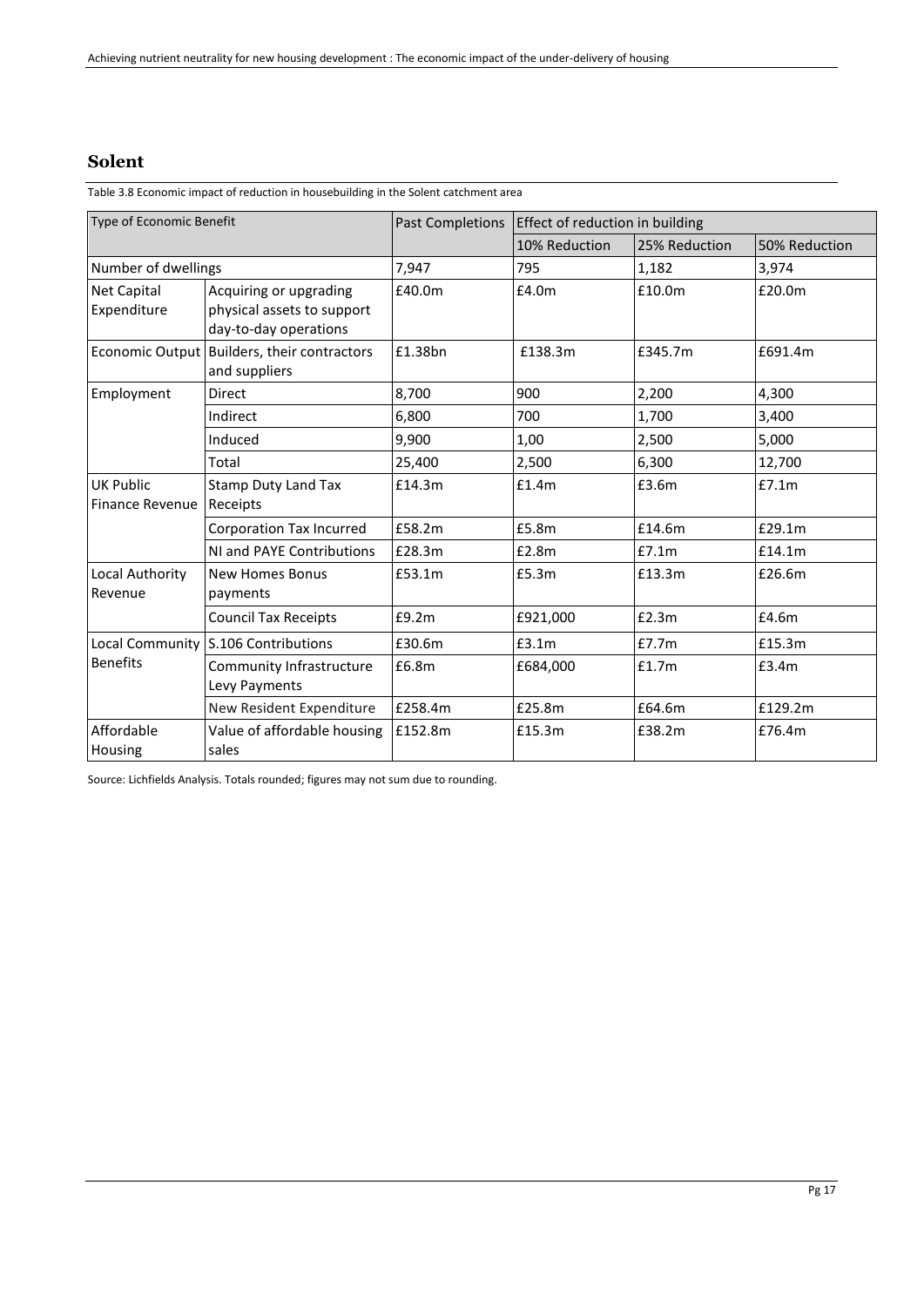#### **Somerset Levels**

<span id="page-27-0"></span>Table 3.9 Economic impact of reduction in housebuilding in the Somerset Levels catchment area

| Type of Economic Benefit                   |                                                                               | Past Completions | Effect of reduction in building |               |               |
|--------------------------------------------|-------------------------------------------------------------------------------|------------------|---------------------------------|---------------|---------------|
|                                            |                                                                               |                  | 10% Reduction                   | 25% Reduction | 50% Reduction |
| Number of dwellings                        |                                                                               | 4,727            | 473                             | 1,182         | 2,364         |
| Net Capital<br>Expenditure                 | Acquiring or upgrading<br>physical assets to support<br>day-to-day operations | £23.8m           | E2.4m                           | £6.0m         | £11.9m        |
|                                            | Economic Output Builders, their contractors and £822.6m<br>suppliers          |                  | £82.3m                          | £205.6m       | £411.3m       |
| Employment                                 | <b>Direct</b>                                                                 | 5,200            | 500                             | 1,300         | 2,600         |
|                                            | Indirect                                                                      | 4,000            | 400                             | 1,000         | 2,000         |
|                                            | Induced                                                                       | 5,900            | 600                             | 1,500         | 2,900         |
|                                            | Total                                                                         | 15,100           | 1,500                           | 3,800         | 7,600         |
| <b>UK Public</b><br><b>Finance Revenue</b> | Stamp Duty Land Tax Receipts E8.5m                                            |                  | £849,000                        | E2.1m         | E4.2m         |
|                                            | Corporation Tax Incurred                                                      | £34.6m           | £3.5m                           | £8.7m         | £17.3m        |
|                                            | NI and PAYE Contributions                                                     | £16.8m           | £1.7m                           | £4.2m         | £8.4m         |
| Local Authority<br>Revenue                 | New Homes Bonus payments                                                      | £31.6m           | £3.2m                           | £7.9m         | £15.8m        |
|                                            | <b>Council Tax Receipts</b>                                                   | £5.5m            | £548,000                        | £1.4m         | £2.7m         |
| Local Community<br><b>Benefits</b>         | S.106 Contributions                                                           | £18.2m           | £1.8m                           | £4.6m         | £9.1m         |
|                                            | Community Infrastructure<br>Levy Payments                                     | £4.1m            | £407,000                        | £1.0m         | £2.0m         |
|                                            | New Resident Expenditure                                                      | £153.7m          | £15.4m                          | £38.4m        | £76.8m        |
| Affordable<br>Housing                      | Value of affordable housing<br>sales                                          | £90.9m           | £9.1m                           | £22.7m        | £45.5m        |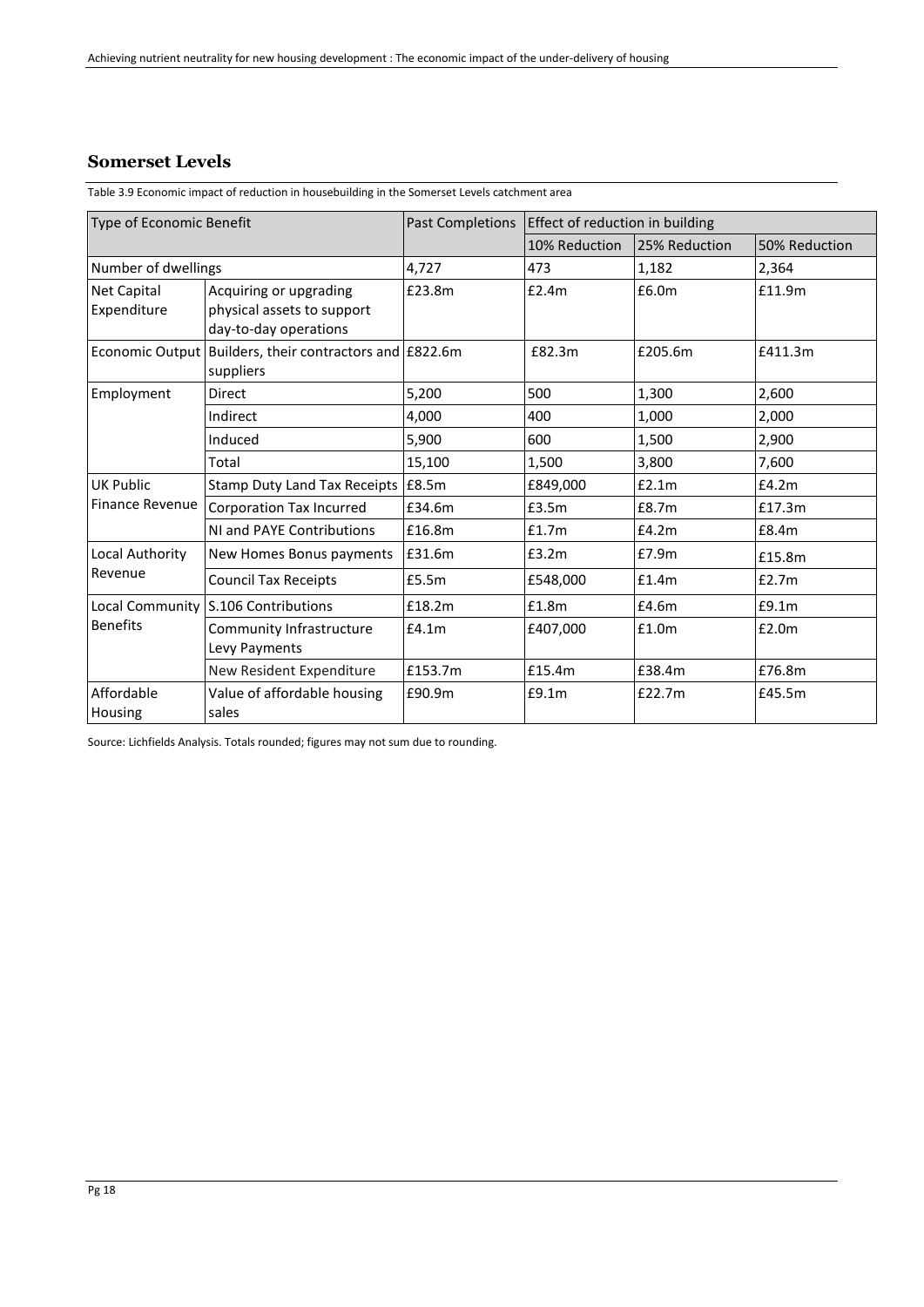#### **Stour**

<span id="page-28-0"></span>Table 3.10 Economic impact of reduction in housebuilding in the Stour catchment area

| Type of Economic Benefit                   |                                                                               | Past Completions | Effect of reduction in building |               |               |
|--------------------------------------------|-------------------------------------------------------------------------------|------------------|---------------------------------|---------------|---------------|
|                                            |                                                                               |                  | 10% Reduction                   | 25% Reduction | 50% Reduction |
| Number of dwellings                        |                                                                               | 3,578            | 358                             | 895           | 1,789         |
| <b>Net Capital</b><br>Expenditure          | Acquiring or upgrading<br>physical assets to support<br>day-to-day operations | £18.0m           | £1.8m                           | £4.5m         | £9.0m         |
|                                            | Economic Output Builders, their contractors and E622.6m<br>suppliers          |                  | £62.3m                          | £155.7m       | £311.3m       |
| Employment                                 | <b>Direct</b>                                                                 | 3,900            | 400                             | 1,000         | 2,000         |
|                                            | Indirect                                                                      | 3,100            | 300                             | 800           | 1,500         |
|                                            | Induced                                                                       | 4,500            | 400                             | 1,100         | 2,200         |
|                                            | Total                                                                         | 11,400           | 1,100                           | 2,900         | 5,700         |
| <b>UK Public</b><br><b>Finance Revenue</b> | Stamp Duty Land Tax Receipts E6.4m                                            |                  | £642,000                        | £1.6m         | £3.2m         |
|                                            | Corporation Tax Incurred                                                      | £26.2m           | £2.6m                           | £6.6m         | £13.1m        |
|                                            | NI and PAYE Contributions                                                     | £12.7m           | £1.3m                           | £3.2m         | £6.4m         |
| Local Authority<br>Revenue                 | New Homes Bonus payments                                                      | £23.9m           | E2.4m                           | £6.0m         | £12.0m        |
|                                            | <b>Council Tax Receipts</b>                                                   | £4.1m            | £415,000                        | £1.0m         | E2.1m         |
| <b>Benefits</b>                            | Local Community S.106 Contributions                                           | £13.8m           | £1.4m                           | £3.4m         | £6.9m         |
|                                            | Community Infrastructure<br>Levy Payments                                     | £3.1m            | £308,000                        | £770,000      | £1.5m         |
|                                            | New Resident Expenditure                                                      | £116.3m          | £11.6m                          | £29.1m        | £58.2m        |
| Affordable<br>Housing                      | Value of affordable housing<br>sales                                          | £68.8m           | £6.9m                           | £17.2m        | £34.4m        |